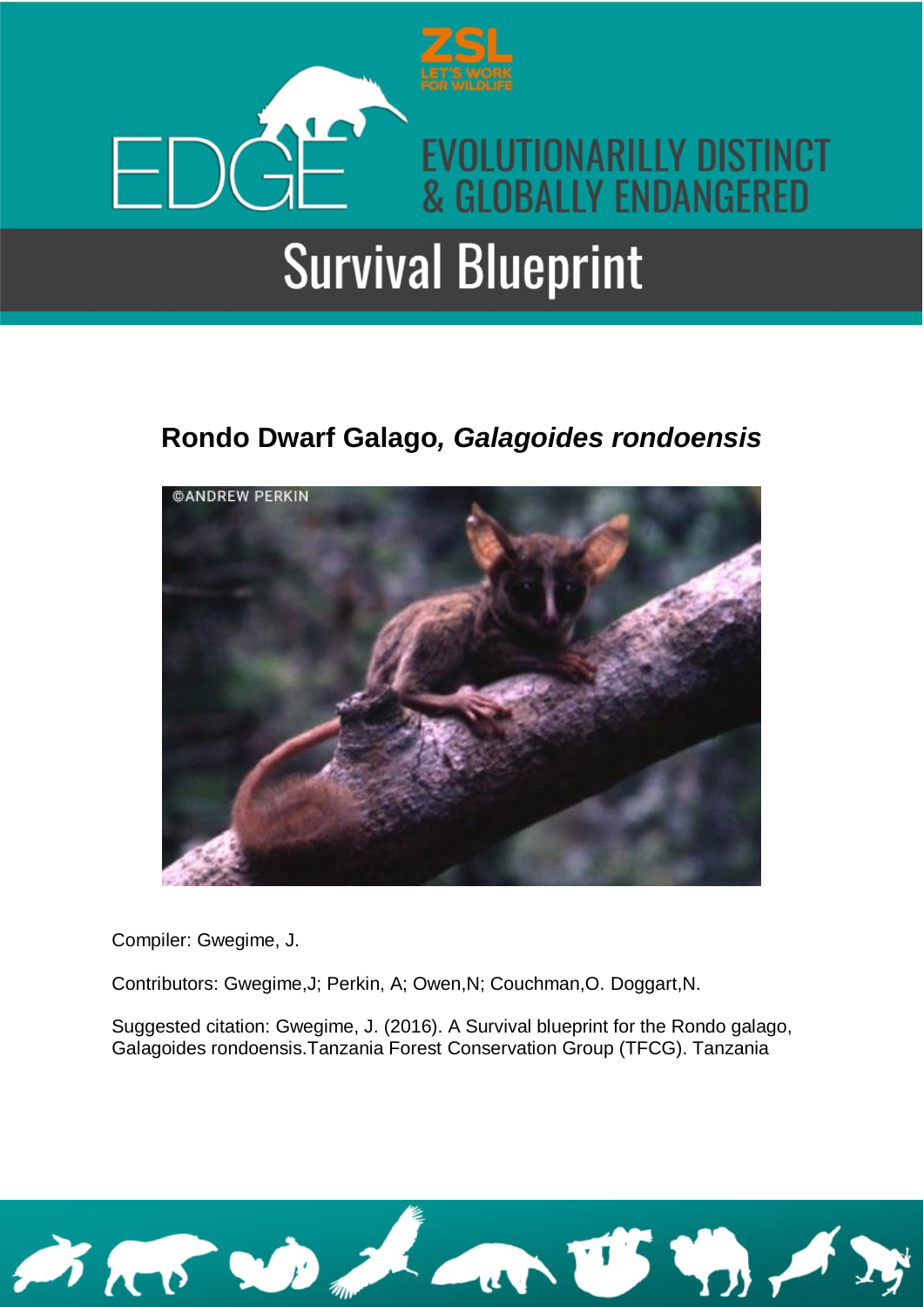



#### **1. STATUS REVIEW**

#### **1.1 Taxonomy:**

Mammalia*>* Primates>Galagidae *>Galagoides>rondoensis>*Paul E. Honess and Simon Bearder.

*English (Common name):* Rondo dwarf galago

This species was first discovered in South Eastern Tanzania near Makonde plateau in 1953 and the Rondo plateau in 1955 *(Lumsden and Masters 2001)* where it was provisionally *identified by R.W. Hayman* as Demidoff's galago *"Galago demidovii"*  from the Congo basin and then later the Mountain galago *"Galago demidovii orinus"*  then known from the Uluguru mountains in Tanzania (Jenkins 1987, Honess 1996). It was later recognized as the Rondo galago in 1996 (Honess *et al*, 1996).

*Galagoides rondoensis (*Critically Endangered*)* is endemic to Tanzania with limited and fragmented range found in a number of remnant patches of Eastern African Coastal Dry Forest in Tanzania (Russell *et al* 2012). Its occurrence doesn't exceed a total of 101.6km2. The species occurs in two distinct areas, in southwest Tanzania near the coastal towns of Lindi and Mtwara and the other approximately 400 km further north, above the Rufiji River, in pockets of forest around Dar es Salaam (Paul *et al*, 2006,2008). Currently, this species is revealed to occur in 9 forest patches of Tanzania. However, this might be due to little or no survey to other forests. *Galagoides rondoensis* is sympatric with other two dwarf galago species, *Galagoides zanzibaricus,* in the northern parts of its range and *Galagoides granti* in the southern parts of its range. This species (i.e*.Galagoides rondoensis*) It is distinct from other dwarf galagos in its bottle-brush-shaped tail, its reproductive anatomy, and its distinctive "double unit rolling call" (Paul *et al*. 2006, 2008). Thus its identification needs highly skilled and experienced scientists to avoid confusion between these three dwarf galago species. Recent field work and other scientific references have revealed that the leading threats in Noto Forest and other forest sites where the Rondo Galago (RG) is found are habitat loss via logging, agricultural encroachments and fire.

#### **1.2 Distribution and population status:**

| <b>Country</b> | <b>Population</b><br>estimate<br>(plus references)                                                                     | <b>Distribution</b>                                                                                                                                                                                      | <b>Population trend</b><br>(plus references) | <b>Notes</b>                                                                                                                |
|----------------|------------------------------------------------------------------------------------------------------------------------|----------------------------------------------------------------------------------------------------------------------------------------------------------------------------------------------------------|----------------------------------------------|-----------------------------------------------------------------------------------------------------------------------------|
| Tanzania       | Unknown:<br>Estimate density to<br>few sites: -<br>PandeGame<br>Reserve(3-6/ha),<br>Pugu Forest<br>Reserve(8/ha) (Paul | Eastern African Coastal<br>Dry forest of Tanzania: -<br>Its range (location and<br>area known to occur)<br>includes;<br>-Zaraninge forest<br>(06°08'S,38°38'E),20 km <sup>2</sup><br>-Pande GR (06°42'S, | Unknown                                      | -There is a need to<br>fill the knowledge<br>gap on the<br>population status of<br>this spp in<br>Tanzania<br>-Only density |

#### **1.2.1 Global distribution:**

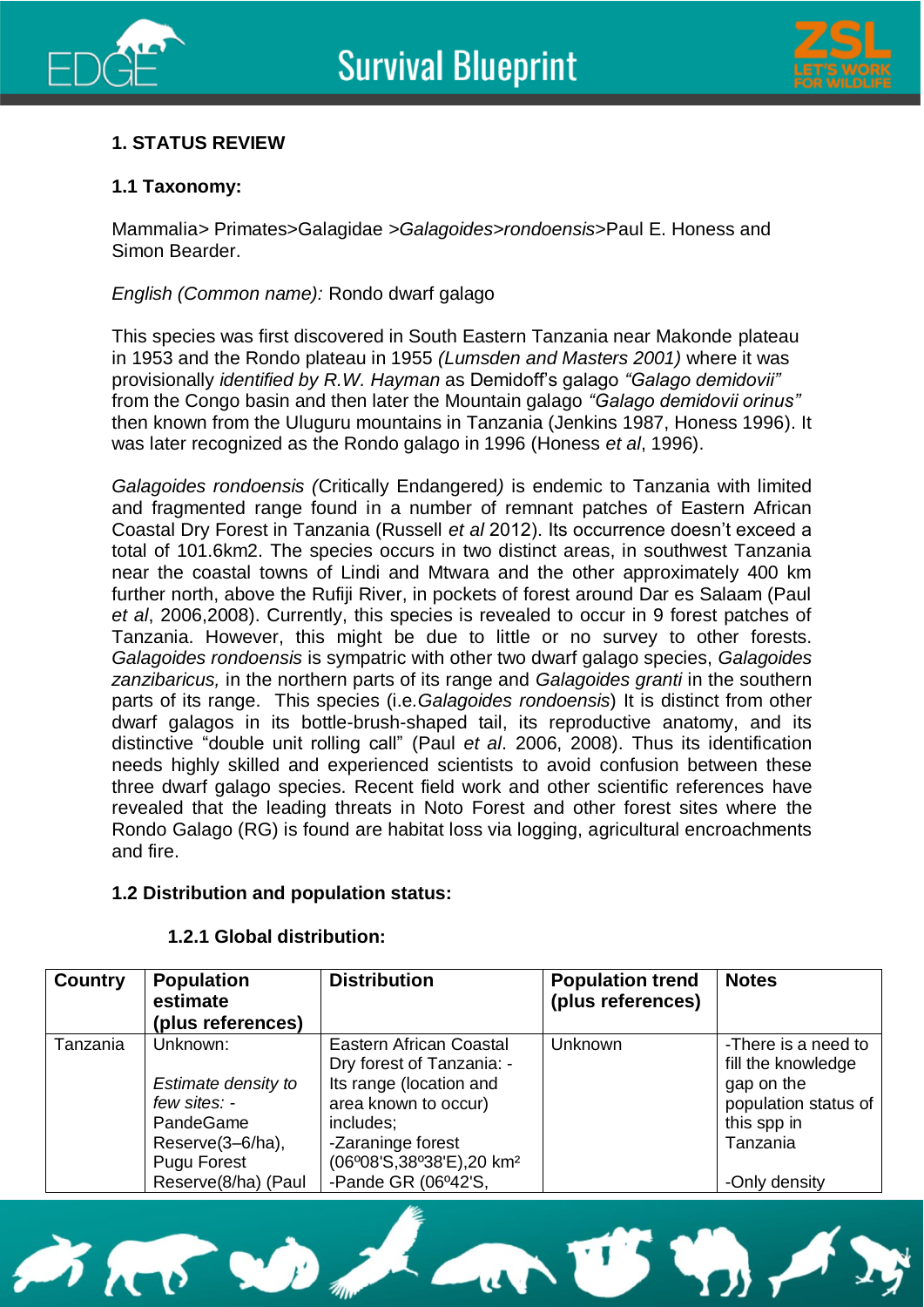



| et al, 2006, 2008 &  | 39°05'E), 2.4 km <sup>2</sup> | estimates and          |
|----------------------|-------------------------------|------------------------|
| Russell et al, 2012) | -Rondo (10°08'S,              | relative abundance     |
|                      | 39°12'E), 25km2               | from encounter         |
| Relative abundance   | -Litipo(10°02'S, 39°29'E), 4  | rate to few forests    |
| from encounter rate  | km <sup>2</sup>               | have been              |
| Pande Game           | -Pugu/Kazimzumbwi             | obtained               |
| Reserve and Pugu/    | (06°54'S,39°05'E), 33.5       |                        |
| Kazimzumbwi Forest   | $km2$ .                       | -Data from recent      |
| Reserves(3-10/hr)    | -Chitoa FR (09°57'S,          | surveys in Noto        |
| -Rondo Forest        | 39°27'E), 5km <sup>2</sup>    | <b>Forest and Ruvu</b> |
| Reserve (3.94/hr)    | -Ziwani FR (10°20'S,          | South FR and           |
| (Paul et al,         | 40°18'E), 7.7 km <sup>2</sup> | needs to be shared     |
| 2006,2008).          | -Ruawa FR (09°44'S,           | globally to increase   |
|                      | 39°33'E)                      | knowledge of           |
|                      | -Noto VFR (unknown)           | Rondo galago           |
|                      |                               | (such as its known     |
|                      |                               | distribution)          |

#### **1.2.2 Local distribution:**

| <b>Country</b> | Region / | <b>Site</b> | Level<br><b>of</b>                                                                              | <b>Population</b>                                                  | Reference(s)                                                                         | <b>Notes</b>                                                                                                                                                                |
|----------------|----------|-------------|-------------------------------------------------------------------------------------------------|--------------------------------------------------------------------|--------------------------------------------------------------------------------------|-----------------------------------------------------------------------------------------------------------------------------------------------------------------------------|
|                | province |             | <b>Protection</b>                                                                               | size                                                               |                                                                                      |                                                                                                                                                                             |
| Tanzania       | Lindi    | Ziwani FR   | National<br>forest<br>reserve<br>administere<br>d by central<br>government                      | Unknown                                                            | Paul et al,<br>2006,2008 &<br>Russell et al,<br>2012                                 | Agricultural<br>encroachment,<br>wild fire and<br>logging are the<br>leading factors<br>towards rapid<br>decrease in<br>population<br>status of RG                          |
|                |          | Chitoa FR   | National<br>forest<br>reserve<br>administere<br>d by central<br>government                      | Unknown                                                            | Paul et al,<br>2006,2008 &<br>Russell et al,<br>2012                                 |                                                                                                                                                                             |
|                |          | Rondo FR    | National<br>forest<br>reserve<br>administere<br>d by central<br>government                      | Relative<br>abundance<br>from<br>encounter<br>rate: -<br>(3.94/hr) | Paul et al,<br>2006,2008 &<br>Russell et al,<br>2012                                 |                                                                                                                                                                             |
|                |          | Noto VFR    | Village<br>forest<br>reserve<br>administere<br>d by local<br>government<br>(i.e village<br>gvt) | Unknown                                                            | Un published<br>report/document<br>s (Dr Andrew<br>Perkin and<br>Justine<br>Gwegime) | This is a target<br>galago research<br>site for the<br><b>EDGE</b><br>fellowship<br>project. It is our<br>expectation to<br>share both<br>scientific and<br>social research |

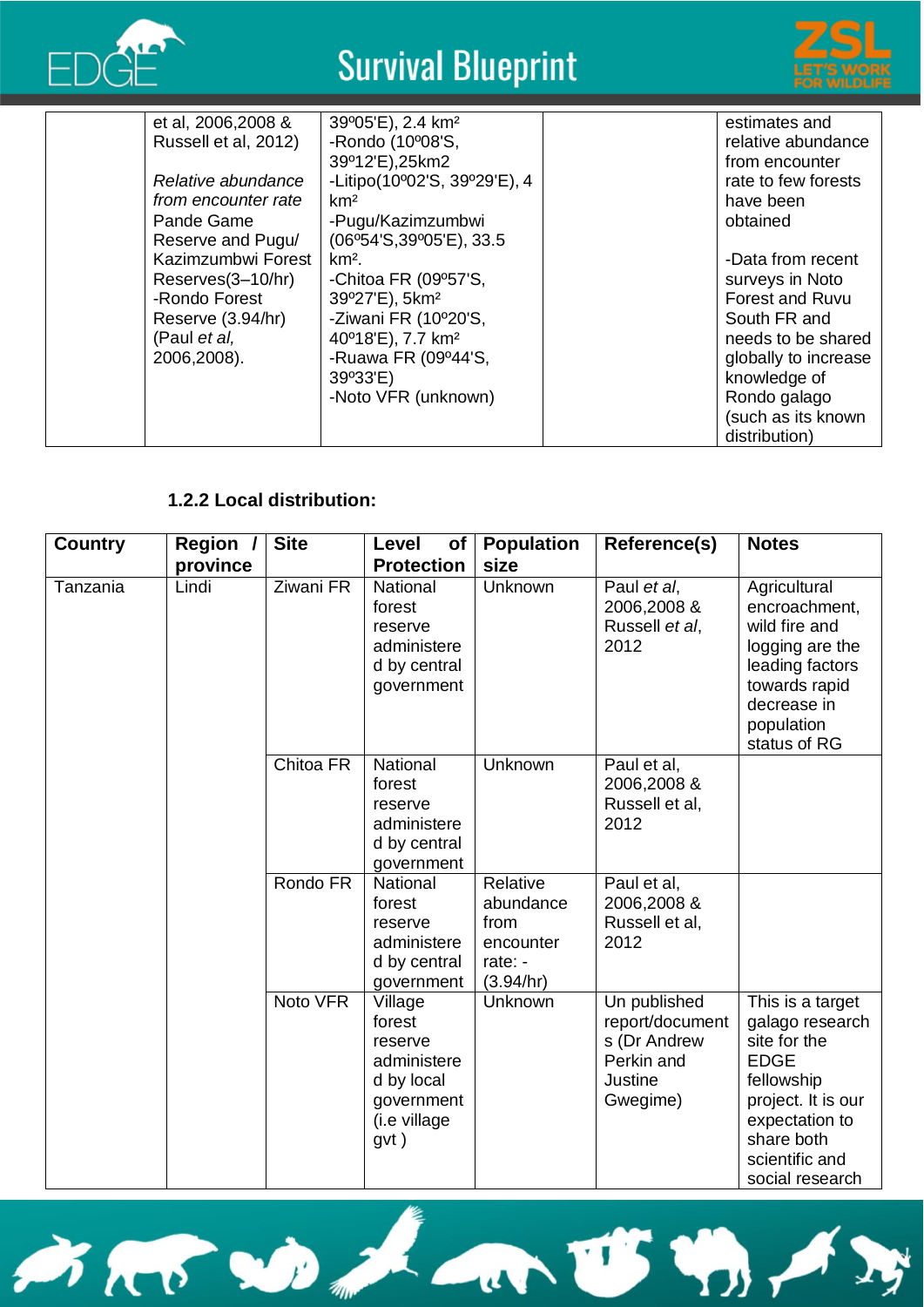



|                              |                                   |                                                                            |                                                                                                                                                 |                                                                                      | findings by the<br>early 2017.                                                      |
|------------------------------|-----------------------------------|----------------------------------------------------------------------------|-------------------------------------------------------------------------------------------------------------------------------------------------|--------------------------------------------------------------------------------------|-------------------------------------------------------------------------------------|
|                              | Litipo FR                         | National<br>forest<br>reserve<br>administere<br>d by central<br>government | Unknown                                                                                                                                         | Paul et al,<br>2006,2008 &<br>Russell et al,<br>2012                                 |                                                                                     |
|                              | Ruawa FR                          | National<br>forest<br>reserve<br>administere<br>d by central<br>government | Unknown                                                                                                                                         | Paul et al,<br>2006,2008 &<br>Russell et al,<br>2012                                 |                                                                                     |
| Coastal<br>region            | Zaraninge<br><b>FR</b>            | National<br>forest<br>reserve<br>administere<br>d by central<br>government | Unknown                                                                                                                                         | Paul et al,<br>2006,2008 &<br>Russell et al,<br>2012                                 |                                                                                     |
|                              | Ruvu<br>South FR                  | National<br>forest<br>reserve<br>administere<br>d by central<br>government | Unknown                                                                                                                                         | Un published<br>report/document<br>s (Dr Andrew<br>Perkin and<br>Justine<br>Gwegime) | Several surveys<br>have<br>been<br>conducted<br>in<br>this forest.<br>Rondo galago. |
|                              | Pande<br>Game<br>Reserve          | None                                                                       | <b>Estimate</b><br>Density=3-<br>6/ha<br>Relative<br>abundance<br>from<br>encounter<br>rate=3-10/hr                                             | Paul et al,<br>2006,2008 &<br>Russell et al,<br>2012                                 |                                                                                     |
| Coastal/D<br>ar es<br>Salaam | Pugu/Kazi<br>mzumbwi<br><b>FR</b> | National<br>forest<br>reserve<br>administere<br>d by central<br>government | <b>Estimate</b><br>Density<br>$(Pugu FR) =$<br>8/ha<br>Relative<br>abundance<br>from<br>encounter<br>(Pugu/Kazim<br>zumbwi FR)<br>$= 3 - 10/hr$ | Paul et al,<br>2006,2008 &<br>Russell et al,<br>2012                                 |                                                                                     |

#### **1.3 Protection status:**

*Galagoides rondoensis* is categorised as Critically Endangered on the IUCN red list. The international Strategic Plan for Biodiversity 2011-2020- Aichi Biodiversity Targets – Strategic Goal C – Target 12, stipulates that: 'By 2020 the extinction of

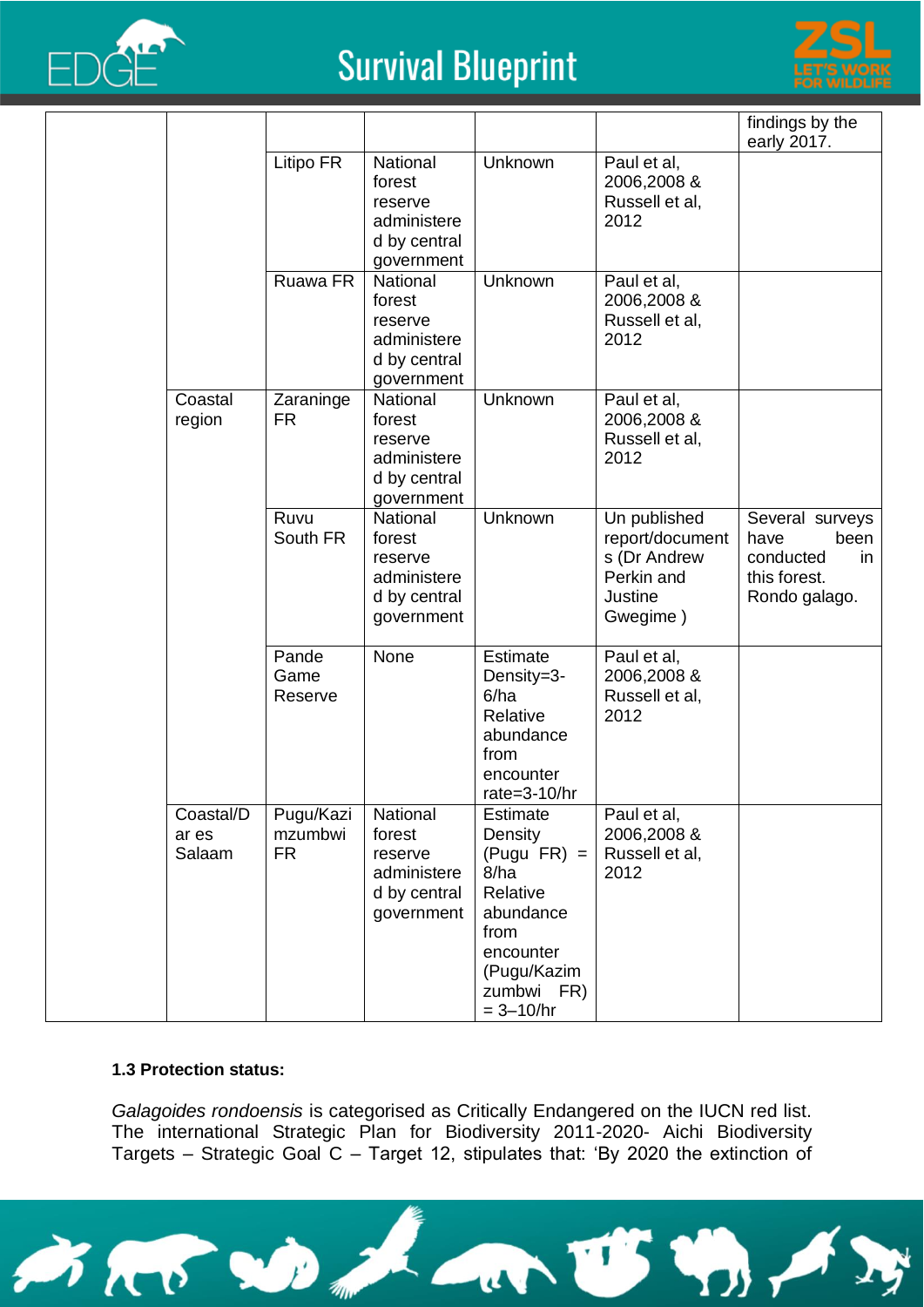



known threatened species has been prevented and their conservation status, particularly of those most in decline, has been improved and sustained'.

Within Tanzania, the majority of forest areas where this species occurs are under high conservation status such as National Forest Reserves (i.e. forest reserves described under section 22 of Tanzanian Forest Act of 2002). One of the overall objectives of this act is to ensure ecosystem stability through conservation of forest biodiversity, water catchments and soil fertility. Under the umbrella of Wildlife Act no.27 cap 283 of 2008, which is also national legislation in Tanzania, the species is protected from unlawful hunting, killing capturing or trapping and that serious offences will be taken toward anyone who violates the law.

#### **1.4 Ecology, behaviour and habitat requirements:**

Being one of the smallest galago weighing approximately 60g, Galagoides rondoensis is distinct from other dwarf galagos in its bottle-brush-shaped tail, its reproductive anatomy, and its distinctive "double unit rolling call*" (*Russell *et al,*  2012*).* The Rondo galago utilises a combination of hearing, sight and olfactory senses to locate prey, communicate with conspecifics, and maintain territories and to detect potential predators*.* There is also emerging evidence that the northern and southern populations may be phylogenetically distinct and potential therefore separate species. The Rondo Galagao is sympatric with a number of other galagos such as *Galagoides zanzibaricus* in the northern part of its range and *Galagoides granti* in the southern part of its range.

*Galagoides rondoensis* feeds on a mixed diet including insects and fruit close to the ground. However, sometimes they move vertically by jumping in the shrubby understory and usually build daytime sleeping nest. Thus, any proximate threats such as fire and logging which result in habitat loss will cause both decline in their diet and shelter hence population decline. However, they are also subjected to nocturnal predator such as Owls, genets and palm civets.

#### **1.5 Threat analysis:**

*Galagoides rondoensis* is categorized as **Critically Endangered** as per IUCN red list. This species is highly affected by one major proximate threat which include; habitat loss as a result of agricultural encroachment, logging and charcoal production. Most of the sites where this species is found are national or local authority forest reserves. However, due to poor low enforcement and monitoring they minimally protected. Majority of these sites area highly affected by the bordering village land. Thus, urgently conservation action is needed as well as more research to assess the rate of habitat loss and to survey new areas where this species. Please, find the summary of threat analysis in the table below.

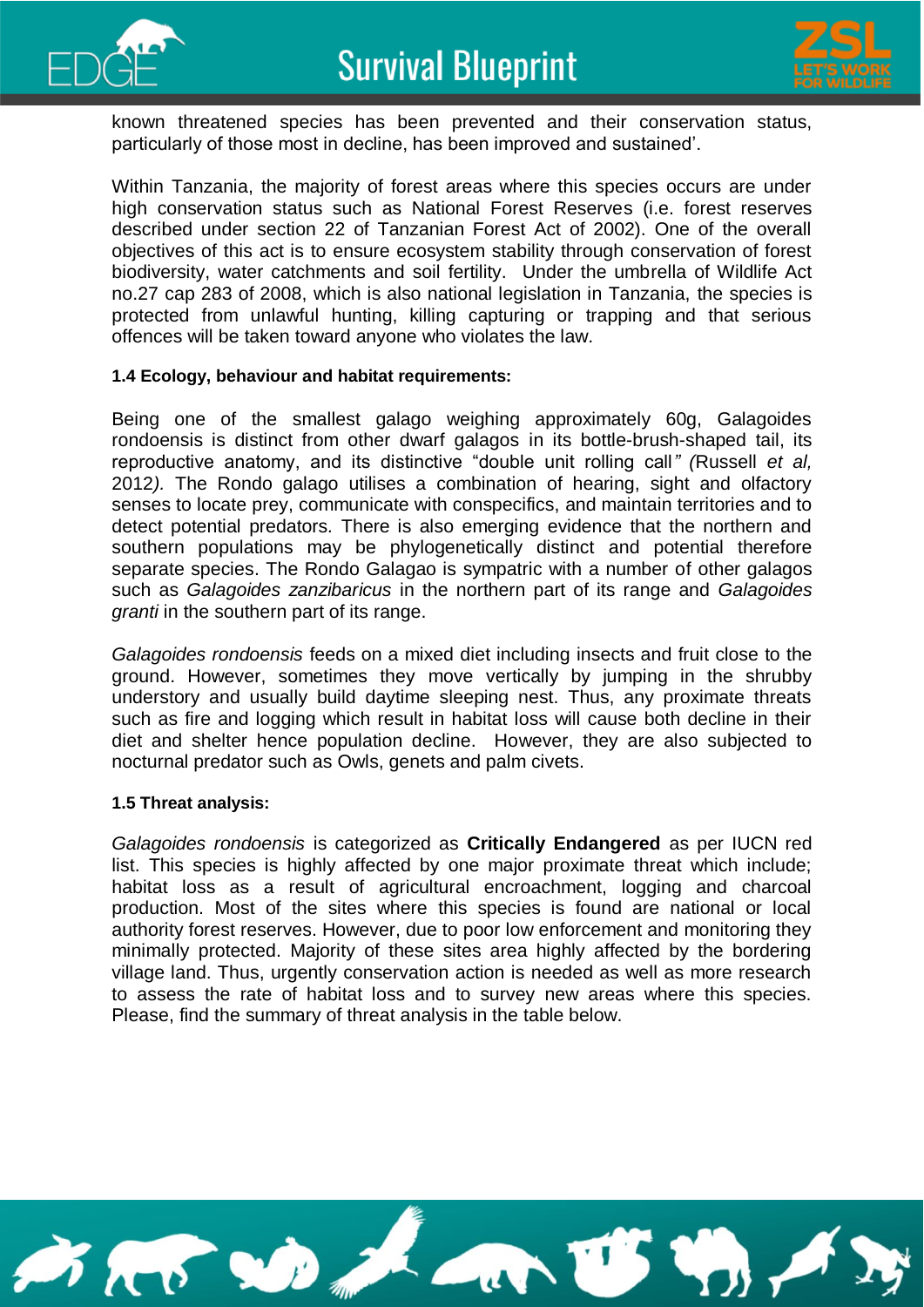



| S/N            | <b>THREAT</b>                | TYPE      | <b>INTENSITY</b> | <b>DESCRIPTION</b>                                                                                                                                             |
|----------------|------------------------------|-----------|------------------|----------------------------------------------------------------------------------------------------------------------------------------------------------------|
| 1              | Agricultural<br>encroachment | Proximate | High             | Increase in population<br>size especially in<br>western part of Noto<br>has resulted into<br>expansion of settlement<br>as well as agricultural<br>activities. |
| $\overline{2}$ | Logging                      | Proximate | Medium           | There are little on-going<br>logging activities in Noto<br>FR but more prominent<br>in other sites such as<br>Pugu FR, Ruawa and<br>Litipo                     |
| 3              | Charcoal production          | Proximate | Low              | Not prominent for Noto<br>FR (target sites) but<br>dominant in other areas<br>such as Pugu and<br>Kazimzumbwi etc                                              |

#### **1.6 Stakeholder analysis:**

| <b>Country</b> | <b>Stakeholder</b>                                                     | Stakeholder's<br>interest in the<br>species'<br>conservation                        | <b>Current</b><br>activities                                                                                                | <b>Impact</b><br>(positive,<br>negative<br>or both) | <b>Intensity</b><br>Οf<br>impact<br>(low,<br>medium,<br>high or<br>critical) |
|----------------|------------------------------------------------------------------------|-------------------------------------------------------------------------------------|-----------------------------------------------------------------------------------------------------------------------------|-----------------------------------------------------|------------------------------------------------------------------------------|
| Tanzania       | Tanzania<br>Wildlife<br>Research<br>Institute<br>(TAWIRI)              | Research and<br>Conservation                                                        | Provision of<br>research<br>permit for<br>wildlife and<br>national body<br>/general<br>overseer for<br>wildlife<br>research | $+$                                                 | <b>Critical</b>                                                              |
| Tanzania       | Tanzania<br><b>National</b><br>Parks<br><b>Authorities</b><br>(TANAPA) | Conservation<br>and Tourism<br>industry<br>development                              | Supervision<br>and<br>administration<br>of Tanzania's<br>National parks                                                     | $\ddot{}$                                           | High                                                                         |
| Tanzania       | Tanzania<br>Forest<br>Service<br>(TFS)                                 | Conservation<br>and revenue<br>collection from<br>well conserved<br>national forest | General<br>management<br>of national<br>forest reserve<br>as well as                                                        | $+/-$                                               | High                                                                         |

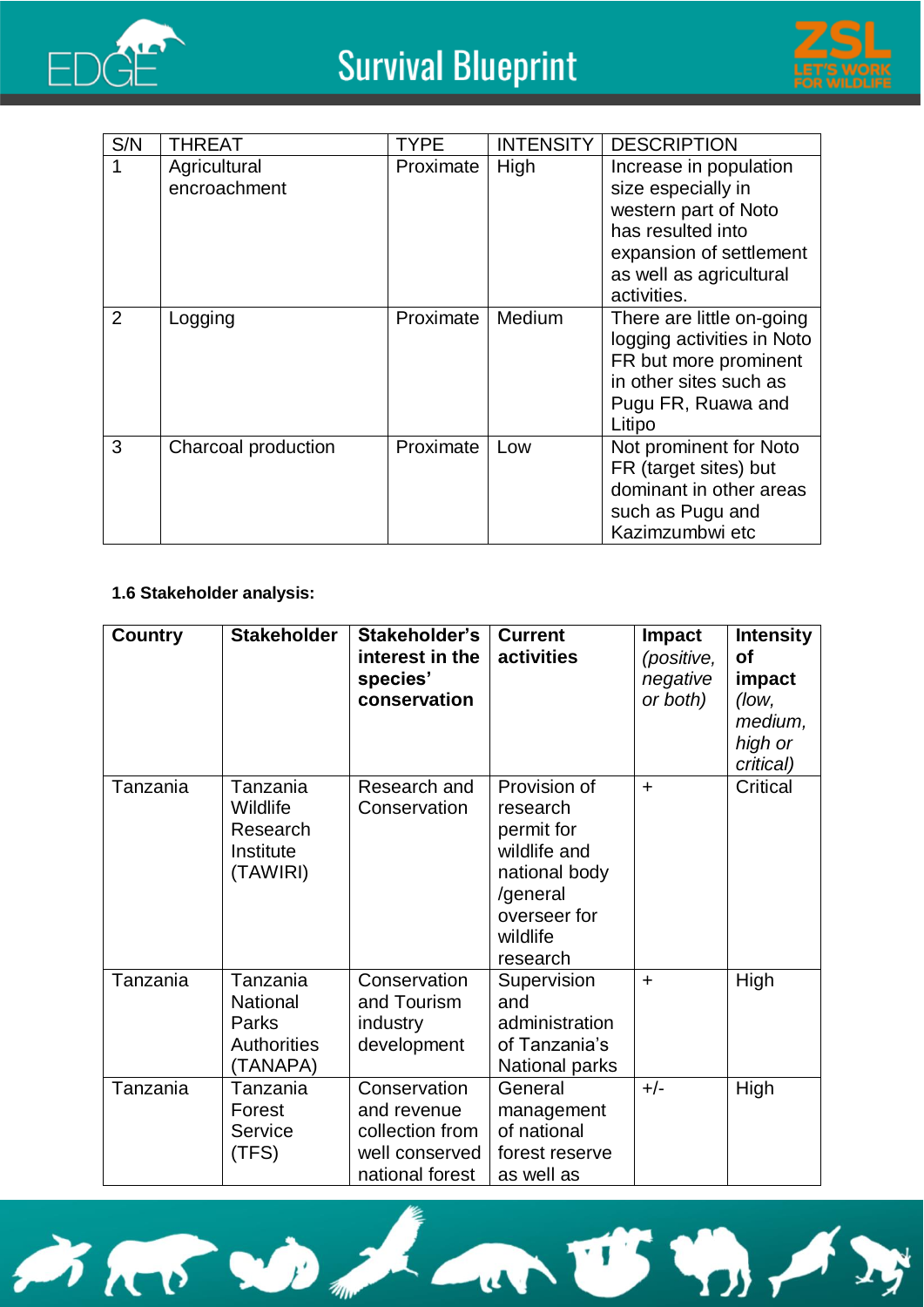



|               |                                                                                                         | reserves                               | revenue<br>collection                                                                                                                                                                                               |           |                 |
|---------------|---------------------------------------------------------------------------------------------------------|----------------------------------------|---------------------------------------------------------------------------------------------------------------------------------------------------------------------------------------------------------------------|-----------|-----------------|
| Tanzania      | Village<br>government<br>(VC, VEO<br>and VNRC)<br>from villages<br>bordering<br>targets forest<br>sites | Conservation                           | Supervision on<br>development<br>and<br>enforcement of<br>forest<br>management<br>bylaws as per<br>plans                                                                                                            | $\ddot{}$ | <b>Critical</b> |
| Tanzania      | Tanzania<br>Tourism<br>Board (TTB)                                                                      | Conservation<br>and<br>Commercial      | Tourism<br>promotion and<br>management                                                                                                                                                                              | $\ddot{}$ | High            |
| International | Zoological<br>Society of<br>London                                                                      | Conservation                           | <b>Funders</b>                                                                                                                                                                                                      | $\ddot{}$ | High            |
| Tanzania      | National<br>Forest<br>Resource<br>Monitoring<br>and<br>Assessment<br>(NAFORMA)                          | Forest<br>research and<br>conservation | Monitoring and<br>Assessing<br>status of forest<br>in Tanzania as<br>well as<br>provision<br><b>Scientific</b><br>backup on<br>forest<br>resources                                                                  | $\ddot{}$ | High            |
| Tanzania      | Tanzania<br>Forest<br>Conservation<br>Group<br>(TFCG)                                                   | Conservation                           | Implementation<br>of donor<br>funded forest<br>conservation<br>projects<br>activities from<br>different part<br>Tanzania.<br>Lead partner<br>and in country<br>host for the<br><b>EDGE</b><br>fellowship<br>project | $\ddot{}$ | <b>Critical</b> |
| Tanzania      | Community<br>Forest<br>Conservation<br><b>Network</b><br>(MJUMITA)                                      | Conservation                           | Implementation<br>of donor<br>funded forest<br>conservation<br>projects<br>activities from                                                                                                                          | $\ddot{}$ | <b>Critical</b> |

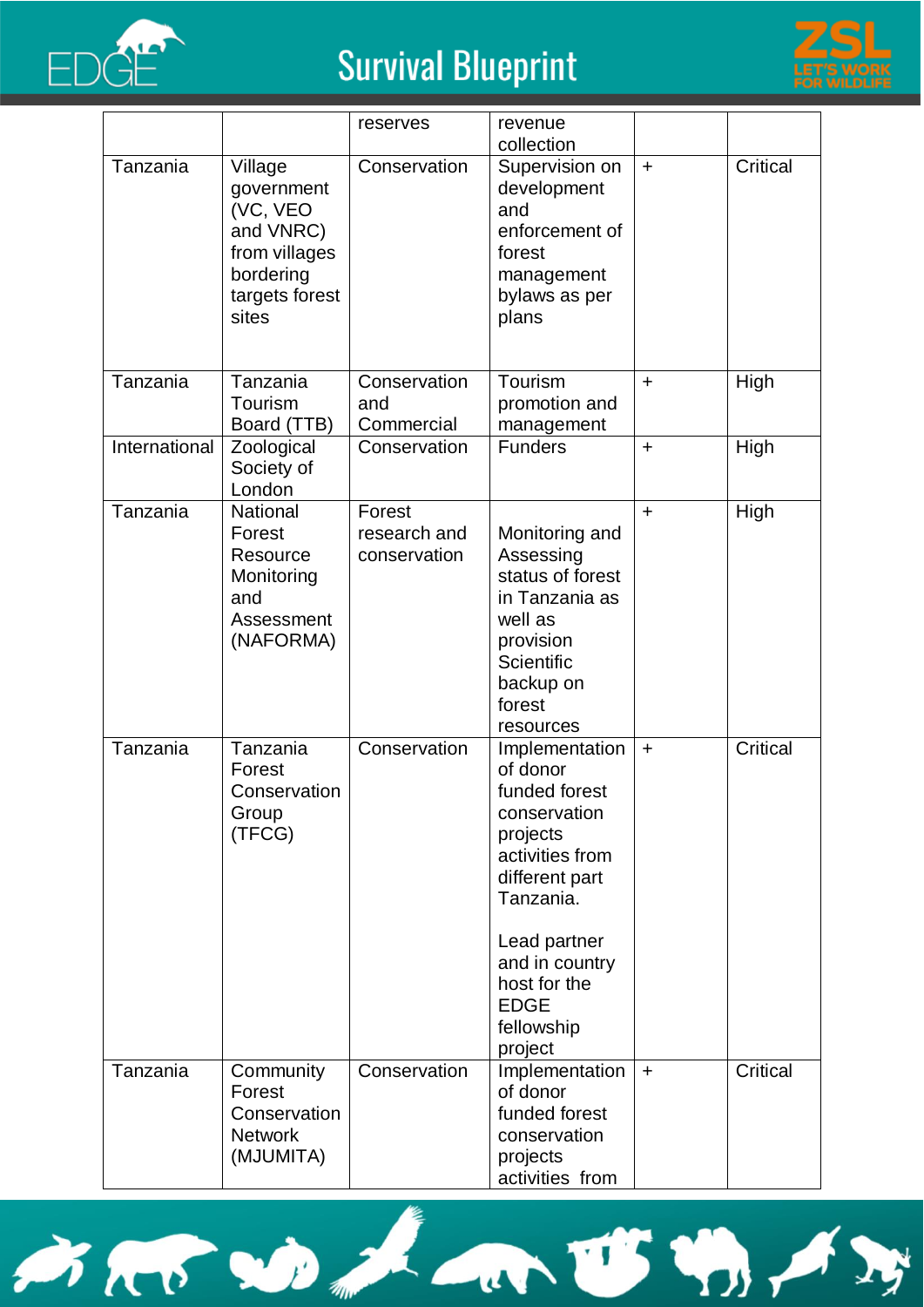



|          |                                  |                                             | different part<br>Tanzania to<br>ensure good<br>governance in<br>natural<br>resource<br>sector of                    |           |          |
|----------|----------------------------------|---------------------------------------------|----------------------------------------------------------------------------------------------------------------------|-----------|----------|
| Tanzania | Loggers and<br>Timber<br>traders | Commercial                                  | Tanzania<br>Poles and<br>timber<br>extraction,<br>timber trade to<br>nearby towns<br>/cities                         |           | High     |
| Tanzania | Farmers                          | Commercial<br>and ensuring<br>food security | Shifting<br>cultivation<br>leading into<br>encroachment                                                              | $-/-$     | Critical |
| Tanzania | Police force                     | Conservation<br>and law<br>enforcement      | Eviction and<br>prosecution of<br>farmers<br>encroached in<br>the reserved<br>forest areas<br>And illegal<br>loggers | $\ddot{}$ | High     |

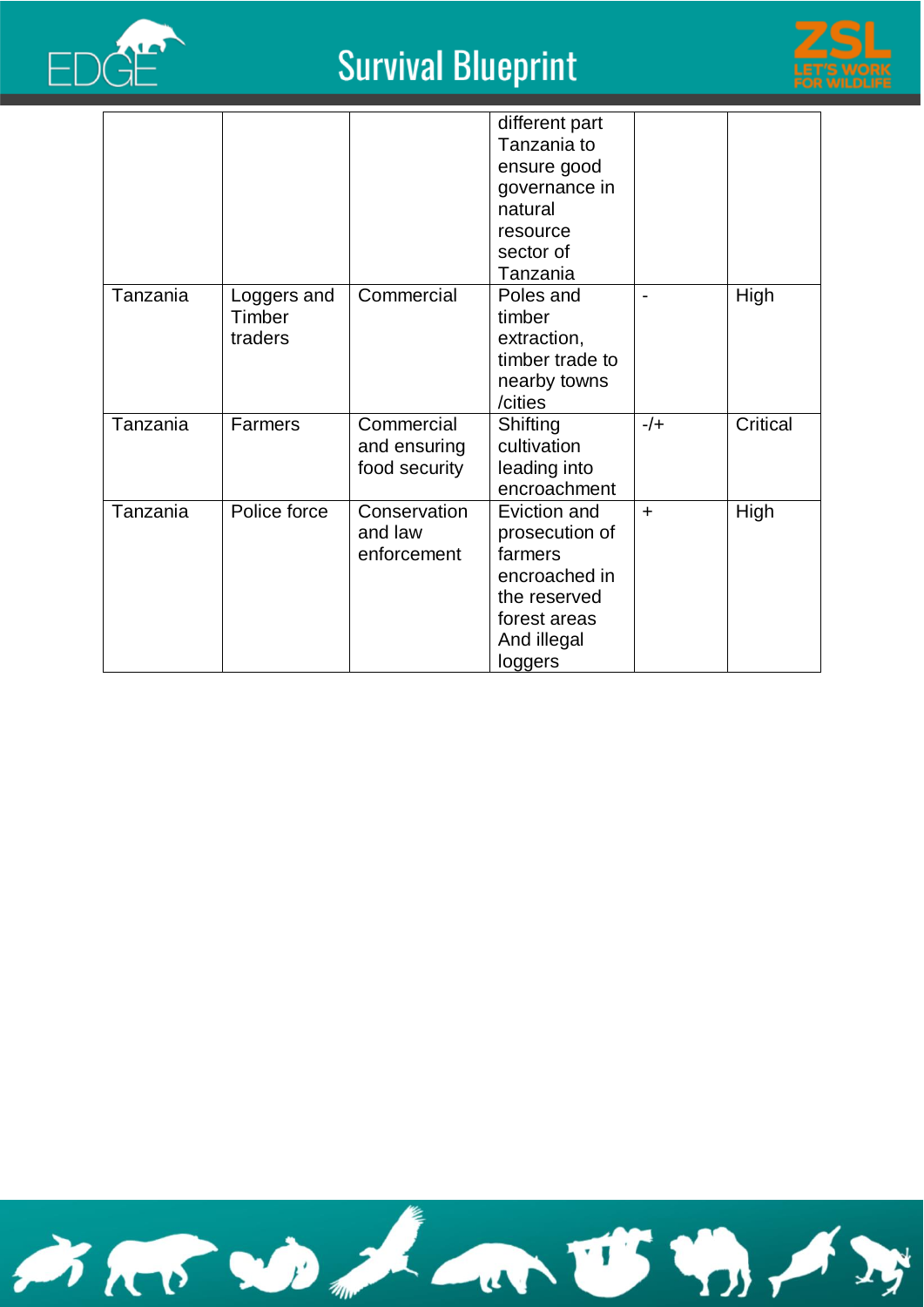



#### **1.7 Context and background information that will affect the success of any conservation action for this species:**

|                                                  | <b>Description</b>                                                                                                                                                                                                                                                                                                                                                         | <b>Barriers to conservation</b>                                                                                                                                                                                                     | <b>Opportunities for</b>                                                                                                                                                                                                                                                                                                          |
|--------------------------------------------------|----------------------------------------------------------------------------------------------------------------------------------------------------------------------------------------------------------------------------------------------------------------------------------------------------------------------------------------------------------------------------|-------------------------------------------------------------------------------------------------------------------------------------------------------------------------------------------------------------------------------------|-----------------------------------------------------------------------------------------------------------------------------------------------------------------------------------------------------------------------------------------------------------------------------------------------------------------------------------|
|                                                  |                                                                                                                                                                                                                                                                                                                                                                            |                                                                                                                                                                                                                                     | conservation                                                                                                                                                                                                                                                                                                                      |
| Socio-cultural effects<br>and cultural attitudes | In few areas where this species is found such as<br>in Lindi region, this species sometimes is<br>confused with Galagoides granti. The G.granti<br>and the larger species, the O. garnettii are<br>sometimes consider as threats to economy of the<br>local community as they sometimes drink coconut<br>wine which is one of the sources of income to<br>local community. | Coconut wine producers from local<br>community (-ve perception towards the<br>G.rondoensis).                                                                                                                                        | <b>Trained Village Natural</b><br>Resources Committee and few<br>local communities on how to<br>identify G. rondoensis, its habitat<br>requirement, threats and<br>conservation approaches.<br>The presence of active law<br>enforcement unit in the village<br>such as village game scouts,<br>police stations and primary court |
| <b>Economic implications</b>                     | The species have a pronounced contribution to<br>the government revenues /GDP via research,<br>entrance and camping fees from different<br>researchers and tourists.                                                                                                                                                                                                       | There is some disputes on revenue<br>sharing from the villages surrounding<br>these forests (e.g in villages<br>surrounding Noto forest.<br>The existing political dynamics with<br>personal interest on these forest<br>resources. | Presence of both international<br>and local researcher as and<br>tourists.<br>Strong and efficiency<br>government system.<br>Availability of effective law<br>enforcer (e.g. Village Natural<br>Resource Committee, MJUMITA<br>network, TFCG                                                                                      |

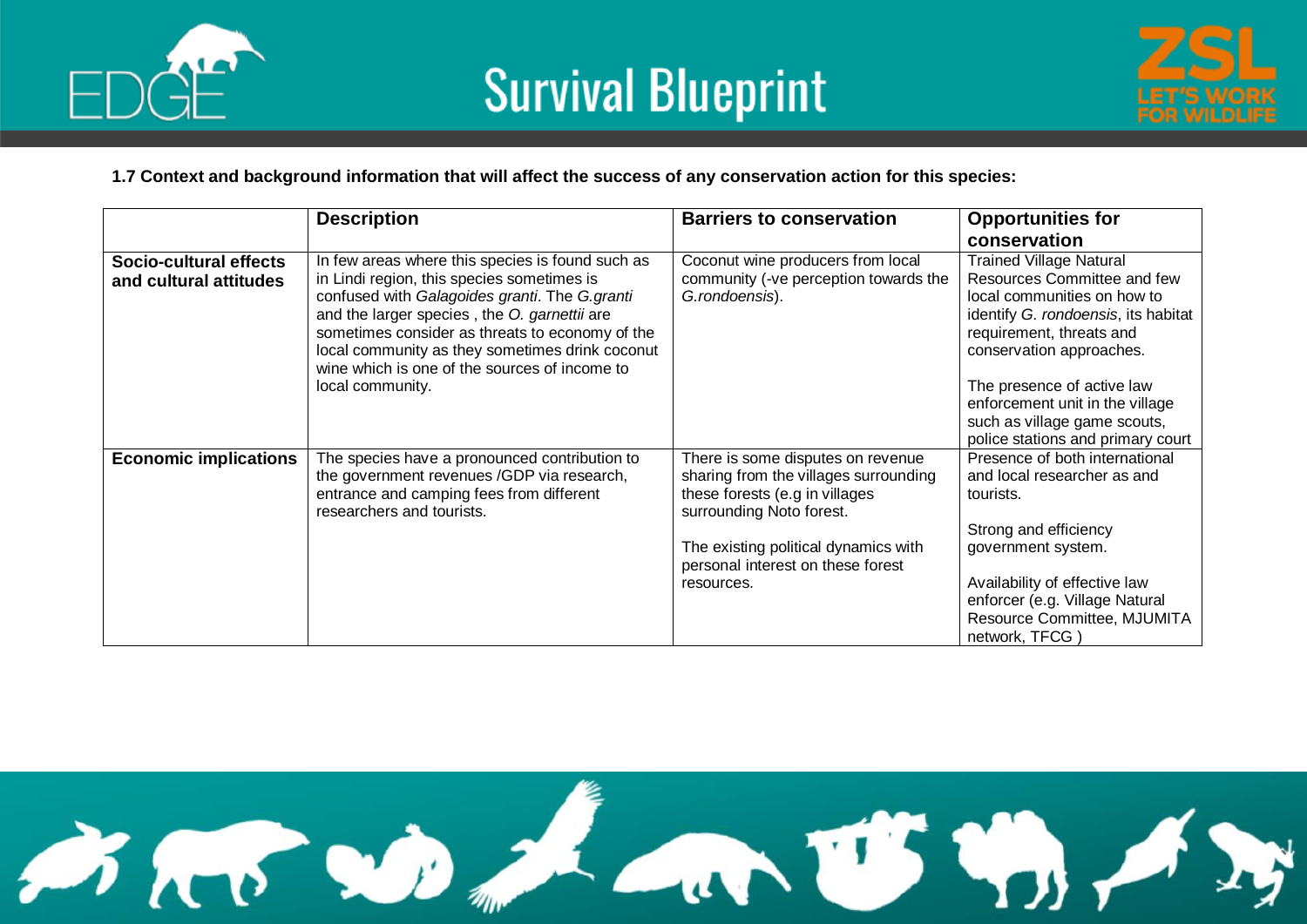





| <b>Existing conservation</b> | Conservation NGOs such as TFCG and MJUMITA            | Closure of several donor funded        | Conservation NGOs (e.g. TFCG,      |
|------------------------------|-------------------------------------------------------|----------------------------------------|------------------------------------|
| measures                     | are implementing various forest conservation          | conservation projects.                 | MJUMITA, Mpingo                    |
|                              | projects in different parts of Tanzania including the |                                        | Conservation, WWF).                |
|                              | Galagoides rondoensis range.                          | The existing political dynamics with   |                                    |
|                              |                                                       | personal interest on these forest      | Presence of committed              |
|                              | The Ministry of Natural Resource and Tourism          | resources.                             | government body in                 |
|                              | (MNRT) via Forest and Beekeeping Division and         |                                        | conservation such as TAFORI,       |
|                              | Tanzania Forest Research Institute have different     |                                        | FBD, TFS.                          |
|                              | partnership forest conservation and research          |                                        |                                    |
|                              | projects in different forest reserves of Tanzania     |                                        | Conservation projects Financial    |
|                              | including the Galagoides rondoensis range.            |                                        | assistance from different          |
|                              |                                                       |                                        | countries such as Fin land,        |
|                              |                                                       |                                        | European Union, Norway.            |
| Administrative/political     | This species is found in Village Forest Reserves      | The presence of politicians with       | Stable and committed               |
| set-up                       | and National Forest Reserves administered by          | personal interest on forest resources. | government authorities in          |
|                              | local government and central government               |                                        | conservation.                      |
|                              | respectively.                                         | The 2016 special projects of schools'  |                                    |
|                              |                                                       | desks construction as announced by     | Good wildlife and forest policies, |
|                              |                                                       | the president of Tanzania. Too few     | regulations and act.               |
|                              |                                                       | areas with minimal supervision the     |                                    |
|                              |                                                       | projects have led into increase on     | Supports from other large          |
|                              |                                                       | illegal logging.                       | international conservation NGOs    |
|                              |                                                       |                                        | and Institutions/unions.           |
| <b>Local expertise and</b>   | The presence of trained and highly motivated and      | Political affiliation on forest, (e.g. | <b>Trained Village Natural</b>     |
| <b>interest</b>              | interested few community members, Village             | personal interest from different       | Resources Committee, Village       |
|                              | leaders from villages bordering Galagoides            | politicians on forest products).       | Game Scout, Tanzania Forest        |
|                              | rondoensis range (e.g. in Noto forest) is the big     |                                        | Service (TFS).                     |
|                              | asset for the combined effort to fight toward         | Illegal loggers.                       |                                    |
|                              | effective conservation species habitat.               |                                        | Availability of clear and good     |
|                              |                                                       |                                        | Forest Management Plans and        |
|                              |                                                       |                                        | Bylaws from most of villages       |
|                              |                                                       |                                        | surrounding these Galagoides       |
|                              |                                                       |                                        | rondoensis range.                  |

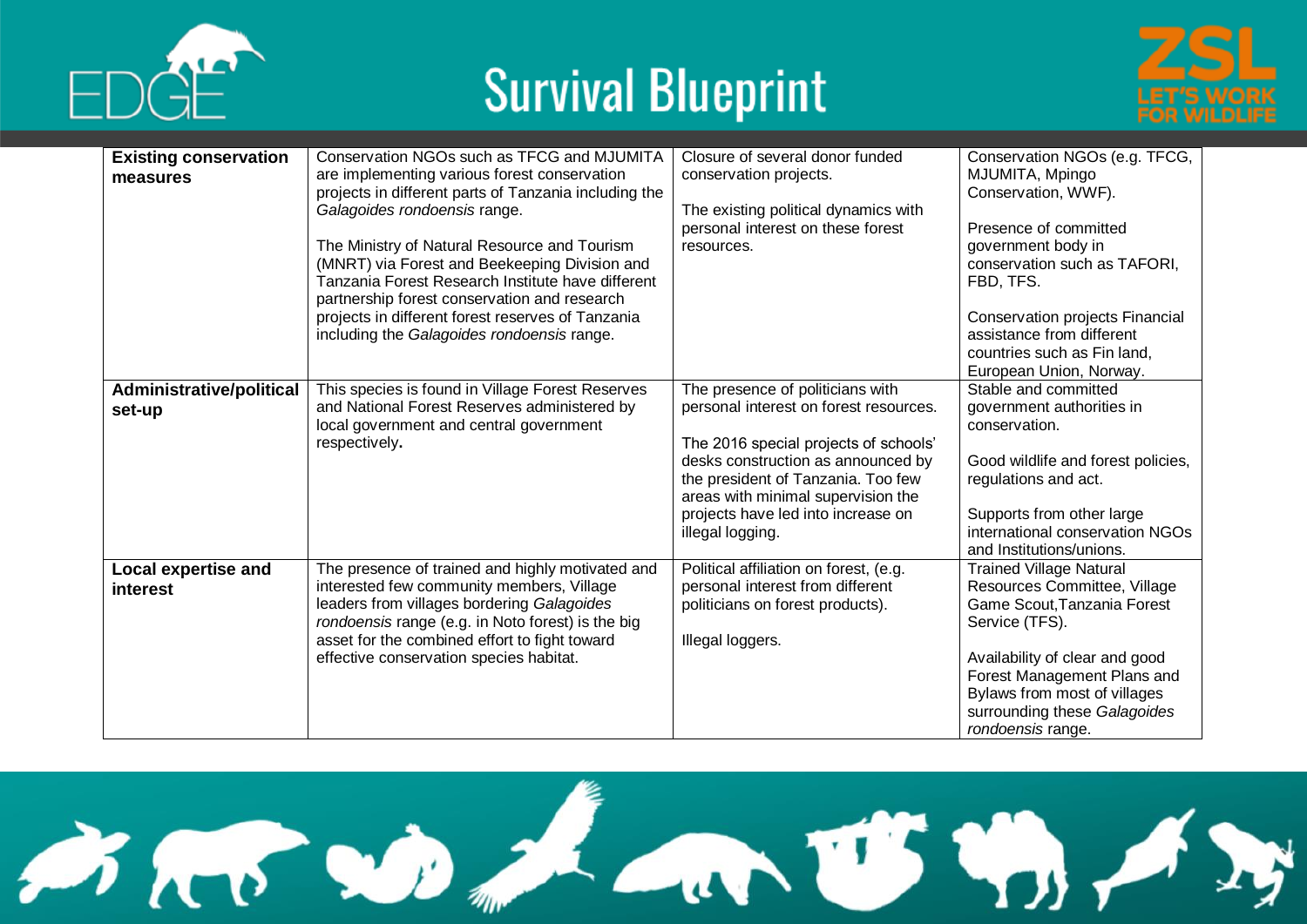





| <b>Appeal of species</b> | Galagoides rondoensis is found only in Tanzania<br>and it is now gaining unique recognition from local<br>and international researcher and conservationists<br>as well as politicians and other government<br>officials. Over a decade, the Oxford Brookes<br>University via Nocturnal Primates Research Group<br>is highly committed to research the species in<br>different parts of Tanzania. Different Funders such<br>as ZSL is committed to provides financial<br>assistance to explore more about this species.                                                                                                                                                                                                                                                                                                                | Coconut wine producers from local<br>community (-ve perception towards the<br>G.rondoensis).                                                                                                                               | Powerful International and local<br>bodies/institutions in research<br>and conservation such as ZSL,<br>Oxford Brookes University,<br>Tanzania Wildlife Research<br>Institute (TAWIRI), Tanzania<br>Forest Services (TFS), Tanzania<br><b>Forest Conservation Group</b><br>(TFCG), MJUMITA Mpingo<br>Conservation Institute (MCI) and<br>WWF-Tanzania. |
|--------------------------|---------------------------------------------------------------------------------------------------------------------------------------------------------------------------------------------------------------------------------------------------------------------------------------------------------------------------------------------------------------------------------------------------------------------------------------------------------------------------------------------------------------------------------------------------------------------------------------------------------------------------------------------------------------------------------------------------------------------------------------------------------------------------------------------------------------------------------------|----------------------------------------------------------------------------------------------------------------------------------------------------------------------------------------------------------------------------|--------------------------------------------------------------------------------------------------------------------------------------------------------------------------------------------------------------------------------------------------------------------------------------------------------------------------------------------------------|
| <b>Resources</b>         | The availability of Tanzania government officials<br>(e.g. Regional and District Forest and Natural<br>Resources Officers, District Game Officers e.t.c)<br>with skills on forest and wildlife conservation is a<br>great asset for sustainable conservation of this<br>species.<br>The presence of trained and highly motivated and<br>interested few community members, Village<br>leaders from villages bordering Galagoides<br>rondoensis range (e.g. in Noto forest) is the big<br>asset for the combined effort to fight toward<br>effective conservation species habitat.<br>There is financial assistance from Ministry of<br>Natural Resource and Tourism via Tanzania<br>Forest Fund.<br>Interested powerfull conservation NGOs such as<br>TFCG, WWF-Tanzania and MJUMITA with ability<br>to secure funds for conservation. | The existing political dynamics.<br>Corruption.<br>Practically, the Tanzania Forest<br>Services (TFS) existing model of<br>revenue collection from forest product<br>might harmonize illegal activities in the<br>forests. | <b>Village Natural Resource</b><br><b>Committee and Village Game</b><br>Scout.<br>Ministry of Natural Resource<br>and Tourism via Tanzania<br>Forest Fund, Tanzania Forest<br>Services.<br>Conservation NGOs such as<br>WWF-Tanzania, TFCG and<br>MJUMITA.<br>Regional and District Forest and<br>Game Officers.                                       |

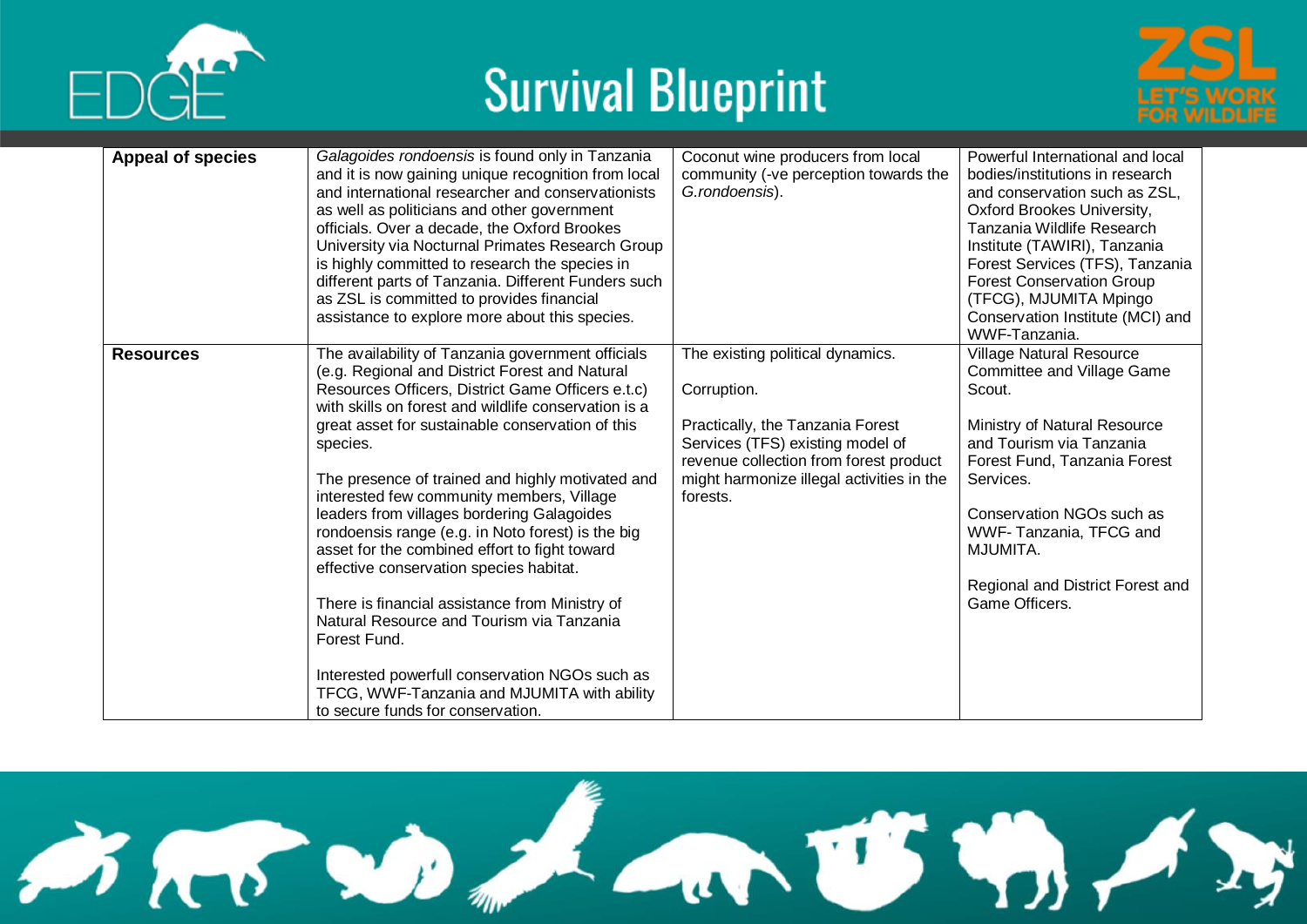





#### **2. ACTION PROGRAMME**

| Vision (30-50 years)                                                                                                              |                       |  |  |  |
|-----------------------------------------------------------------------------------------------------------------------------------|-----------------------|--|--|--|
| Sustainable populations and distribution of Galagoides rondoensis across its natural occurring range in the Southern Tanzania as  |                       |  |  |  |
| a results healthy and improved forest habitat leading into improved ecosystem services (i.e. improved water quality and quantity, |                       |  |  |  |
| conserved biodiversity and increased agricultural productivity) to the local communities surrounding these natural range.         |                       |  |  |  |
| Goal(s) (5-10 years)                                                                                                              |                       |  |  |  |
| Reduced drivers of deforestation and habitat degradation across Galagoides rondoensis range as a results of improved forests      |                       |  |  |  |
| management.                                                                                                                       |                       |  |  |  |
| <b>Objectives</b>                                                                                                                 | <b>Prioritisation</b> |  |  |  |
|                                                                                                                                   | (low, medium,         |  |  |  |
|                                                                                                                                   | high or critical)     |  |  |  |
| Develop capacity to potential government officials on ecological need, threats, and conservation tracts for                       | High                  |  |  |  |
| Galagoides rondoensis                                                                                                             |                       |  |  |  |
| Reduce land conflicts between forest management authorities and local communities bordering these forest                          | Critical              |  |  |  |
| Improve and increase the implementation and enforcement of policies, regulations and law governing the                            | Critical              |  |  |  |
| managements of these forests.                                                                                                     |                       |  |  |  |
| Introduce and increase the knowledge on population status of Galagoides rondoensis across it naturally                            | High                  |  |  |  |
| occurring range                                                                                                                   |                       |  |  |  |
| Understand the presence, distribution and population status of Galagoides rondoensis unexplored forests of                        |                       |  |  |  |
| high conservation concern.                                                                                                        |                       |  |  |  |
| Strengthening teamwork and collaboration between local and international researchers /species specialist/expert                   | Medium                |  |  |  |
| from different organizations/ institutions or agencies.                                                                           |                       |  |  |  |

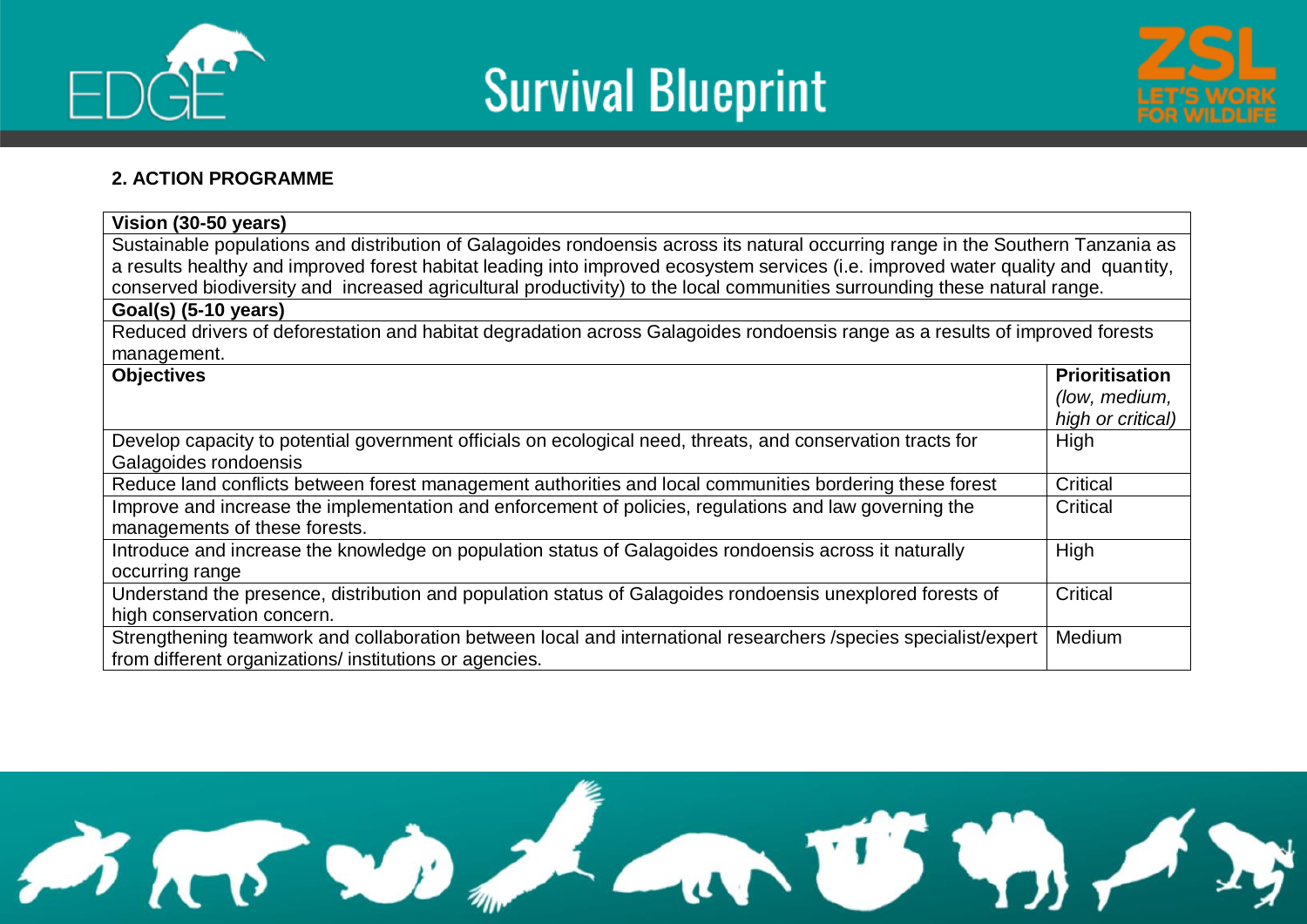



| Objective 1: Develop capacity to potential government officials on ecological need, threats, and conservation tracts for Galagoides rondoensis<br>1.1 Training the<br><b>High</b><br>1500£<br>2018-2020<br>Government<br>Opportunities: -<br>Education<br>At least $\frac{3}{4}$ of the<br>Tanzania<br>officials (Regional<br>participants trained<br>government<br>and<br>Availability of trained<br>$\bullet$<br>officials in Lindi<br>and District Forest<br>and understand<br>Awareness<br>and skilled EDGE fellow<br>and Game Officers<br>the training content<br>region on species<br>on Galagoides<br>ecological need,<br>and Tanzania<br>and are willing to<br>rondoensis<br><b>Forest Services</b><br>conservation<br>apply in<br>Availability of<br><b>Officers</b><br>techniques and<br>conservation of<br>threats facing<br>knowledgeable VNRC<br>this species<br>Galagoides<br>from few villages<br>rondoensis<br>bordering GR range<br>Threats: -<br>The existing political<br>dynamics with personal<br>interest on Forest | <b>Activities</b> | Country /<br>region | <b>Priority</b><br>(low,<br>medium,<br>high or<br>critical) | <b>Associated</b><br>costs<br>(GBP) | Time scale | <b>Responsible</b><br><b>stakeholders</b> | <b>Indicators</b> | <b>Risks</b>    | <b>Activity</b><br>type |
|-------------------------------------------------------------------------------------------------------------------------------------------------------------------------------------------------------------------------------------------------------------------------------------------------------------------------------------------------------------------------------------------------------------------------------------------------------------------------------------------------------------------------------------------------------------------------------------------------------------------------------------------------------------------------------------------------------------------------------------------------------------------------------------------------------------------------------------------------------------------------------------------------------------------------------------------------------------------------------------------------------------------------------------------|-------------------|---------------------|-------------------------------------------------------------|-------------------------------------|------------|-------------------------------------------|-------------------|-----------------|-------------------------|
| Objective 2: Reduce land conflicts between forest management authorities and local communities bordering these forest                                                                                                                                                                                                                                                                                                                                                                                                                                                                                                                                                                                                                                                                                                                                                                                                                                                                                                                     |                   |                     |                                                             |                                     |            |                                           |                   | <b>Products</b> |                         |

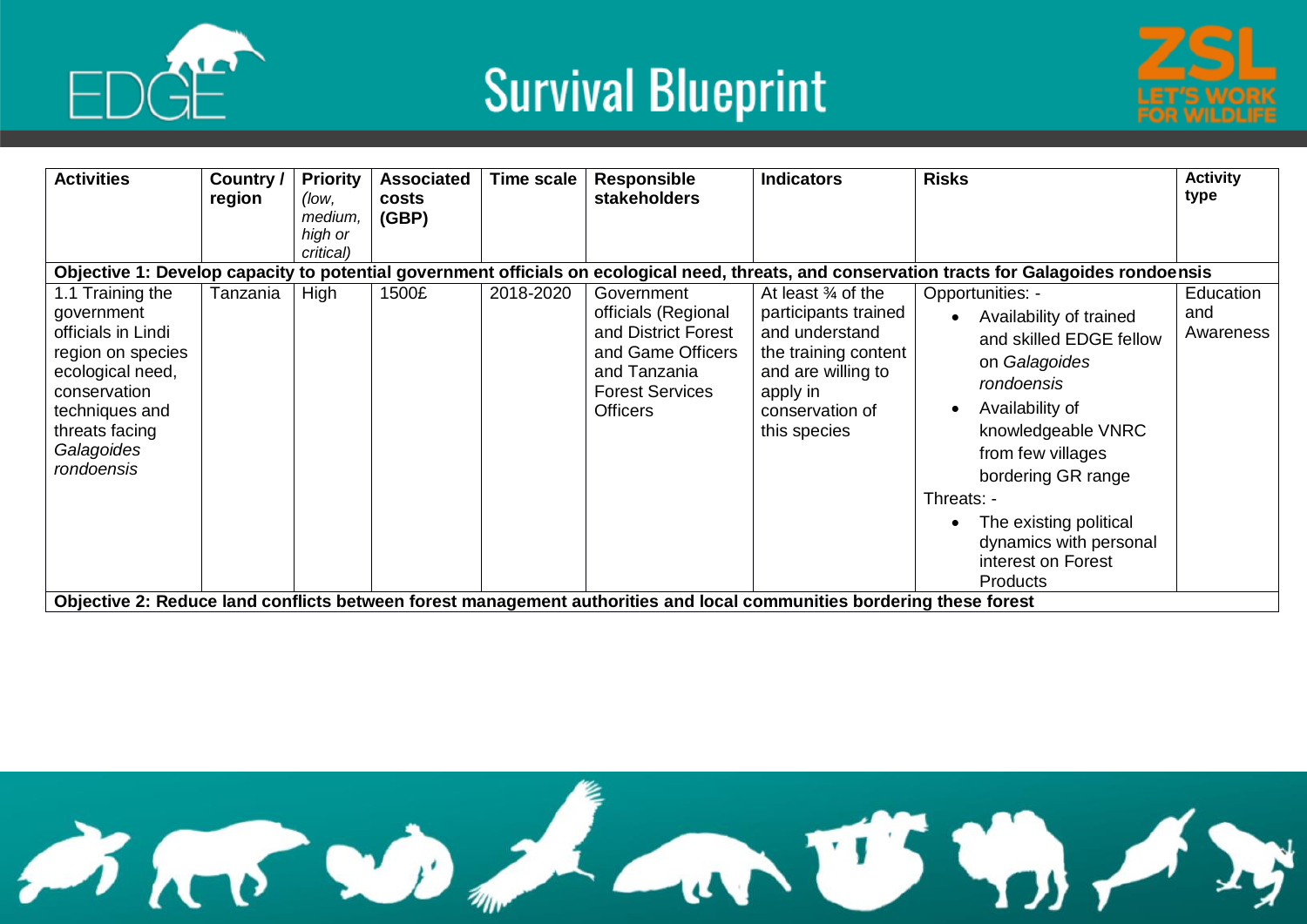



| <b>Activities</b>                                                                                                                              | Country /<br>region | <b>Priority</b><br>(low,<br>medium,<br>high or<br>critical) | <b>Associated</b><br>costs<br>(GBP) | Time scale | <b>Responsible</b><br>stakeholders                                                                                            | <b>Indicators</b>                                                                                                              | <b>Risks</b>                                                                                                                                                                                                                                                                                                                                                                                                                                                                                                                         | <b>Activity</b><br>type                                 |
|------------------------------------------------------------------------------------------------------------------------------------------------|---------------------|-------------------------------------------------------------|-------------------------------------|------------|-------------------------------------------------------------------------------------------------------------------------------|--------------------------------------------------------------------------------------------------------------------------------|--------------------------------------------------------------------------------------------------------------------------------------------------------------------------------------------------------------------------------------------------------------------------------------------------------------------------------------------------------------------------------------------------------------------------------------------------------------------------------------------------------------------------------------|---------------------------------------------------------|
| 2.1 Conduct<br>villages land use<br>planning to<br>several villages<br>bordering the<br><b>Noto Forest</b><br>Reserves and<br>other 3 GR range | Tanzania            | High                                                        | 4000£                               | 2018-2019  | <b>Village Natural</b><br>Resource<br>Committee, District<br><b>Natural Resources</b><br>Officers, TFCG and<br><b>MJUMITA</b> | well-planned land<br>use and<br>encroachment in<br>the forest reduced<br>to potential<br>villages bordering<br>The Noto Forest | Opportunities: -<br>Availability of bylaws<br>and forest management<br>plan and political support<br>on the exercise<br>Presence of<br>conservation NGOs<br>such as TFCG and<br><b>MJUMITA</b><br>Presence of rural and<br>urban land planning from<br>the districts and other<br><b>NGOs</b><br>Threats: -<br>Presence of local<br>$\bullet$<br>community members<br>with -ve attitude towards<br>land use planning<br>exercise<br>Political instability<br>Presence of large-scale<br>farmers with persona<br>interest on the land | Livelihood,<br>Economic<br>& Other<br><b>Incentives</b> |

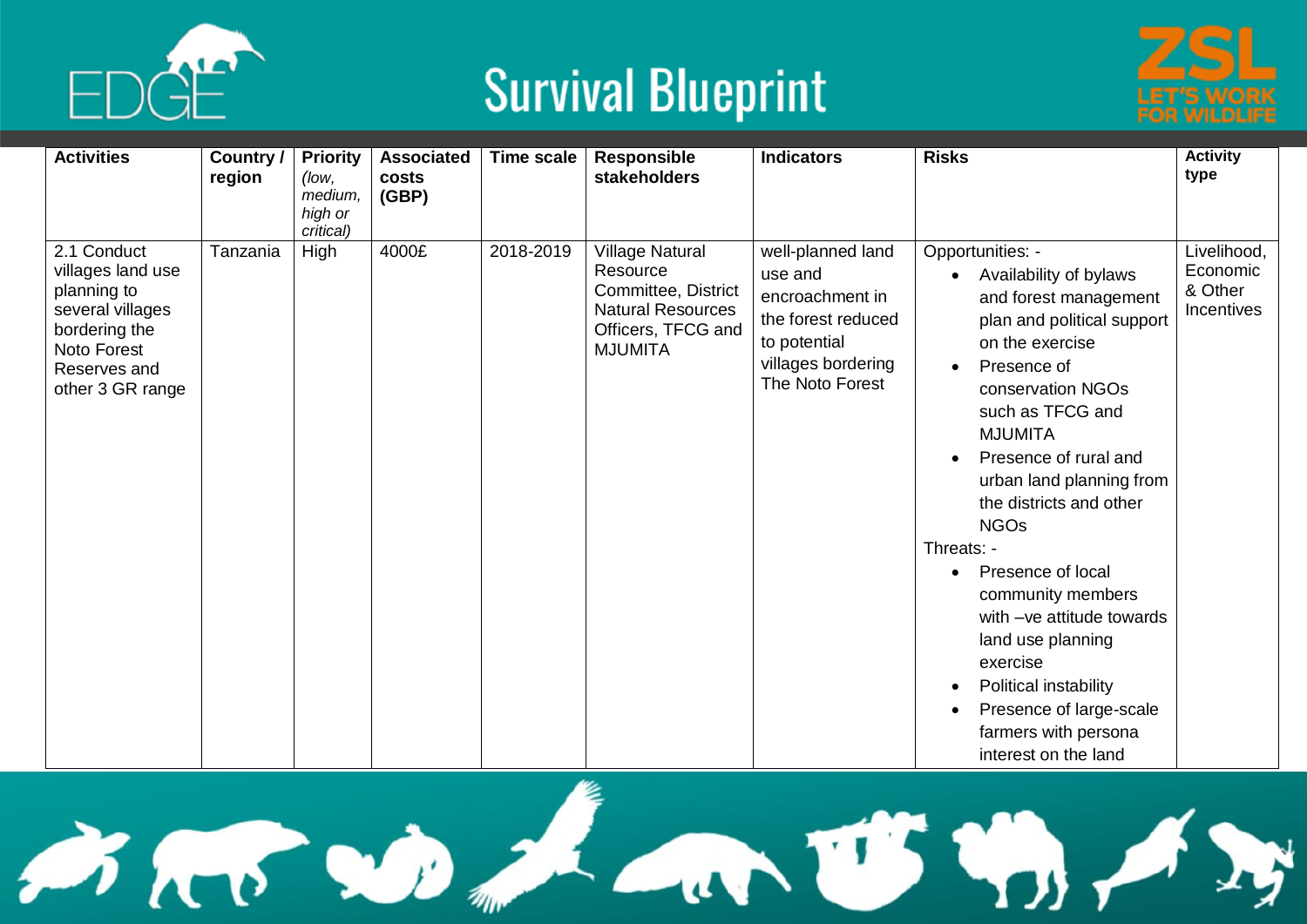



| <b>Activities</b>                                                                                                                                                                                            | Country /<br>region | <b>Priority</b><br>(low,<br>medium,<br>high or<br>critical) | <b>Associated</b><br>costs<br>(GBP) | <b>Time scale</b> | <b>Responsible</b><br>stakeholders                | <b>Indicators</b>                                                                                                                                                                                                                                                                                                                   | <b>Risks</b>                                                                                                                                                                                                                                                                                                                                                                                                                                                                                                                                             | <b>Activity</b><br>type |
|--------------------------------------------------------------------------------------------------------------------------------------------------------------------------------------------------------------|---------------------|-------------------------------------------------------------|-------------------------------------|-------------------|---------------------------------------------------|-------------------------------------------------------------------------------------------------------------------------------------------------------------------------------------------------------------------------------------------------------------------------------------------------------------------------------------|----------------------------------------------------------------------------------------------------------------------------------------------------------------------------------------------------------------------------------------------------------------------------------------------------------------------------------------------------------------------------------------------------------------------------------------------------------------------------------------------------------------------------------------------------------|-------------------------|
| 3.1 Forest patrol                                                                                                                                                                                            | Tanzania            | Critical                                                    | 19000£                              | 2017-2027         | <b>VNRCs, Police</b>                              | At least 4 patrol is                                                                                                                                                                                                                                                                                                                | Objective 3: Improve and increase the implementation and enforcement of policies, regulations and law governing the managements of these forests.<br>Opportunities: -                                                                                                                                                                                                                                                                                                                                                                                    | Law &                   |
| by village game<br>scout, VNRCs<br>and Komba Club<br>including<br>prosecution and<br>conviction of<br>illegal loggers<br>caught in the<br>forests in<br>accordance to<br>village bylaws and<br>national laws |                     |                                                             |                                     |                   | officers Komba<br>club and Village<br>Game scouts | conducted per<br>week leading to<br>reduced<br>incidences of<br>illegal activities in<br>these forest over<br>time<br>as results of<br>increased patrol<br>including<br>Prosecution and<br>conviction of all<br>illegal loggers and<br>that all cases are<br>resolved in<br>accordance to the<br>bylaws/ national<br>laws in court. | The availability of trained<br>$\bullet$<br>VNRC, Village game<br>scouts, supportive local<br>government, MJUMITA<br>network members,<br>conservation NGOs<br>such as TFCG and<br><b>MJUMITA</b><br>Availability of clear and<br>well pronounced legal<br>documents such as<br>bylaws and Forest<br>Management Plan<br>(FMP)<br>Threats: -<br>Availability of corrupted VNRC,<br>Village Game scouts and other<br>government officials including<br>the politicians and police<br>officers with personal interest<br>on the forest products<br>resources | Policy                  |

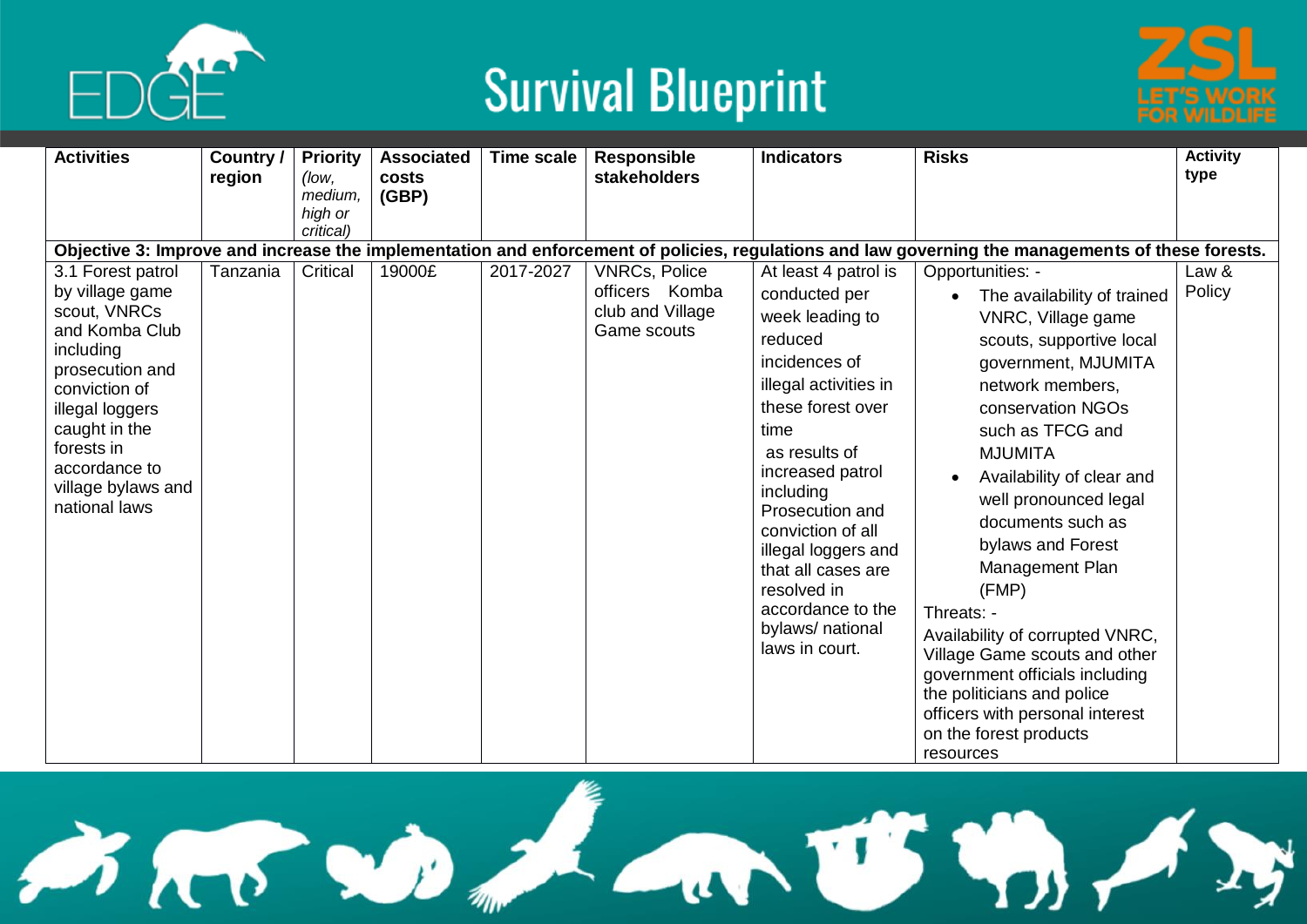



| <b>Activities</b>                                                                                                                                                                                                                       | Country /<br>region | <b>Priority</b>  <br>(low,<br>medium,<br>high or<br>critical) | <b>Associated</b><br>costs<br>(GBP) |  | Time scale   Responsible<br><b>stakeholders</b> | <b>Indicators</b> | <b>Risks</b> | <b>Activity</b><br>type |  |  |
|-----------------------------------------------------------------------------------------------------------------------------------------------------------------------------------------------------------------------------------------|---------------------|---------------------------------------------------------------|-------------------------------------|--|-------------------------------------------------|-------------------|--------------|-------------------------|--|--|
| Objective 4: Establish and intensify the knowledge on population status of Galagoides rondoensis across its known naturally occurring range with<br>major focus in southern part of Tanzania (Noto forest and at least other 4 forests) |                     |                                                               |                                     |  |                                                 |                   |              |                         |  |  |

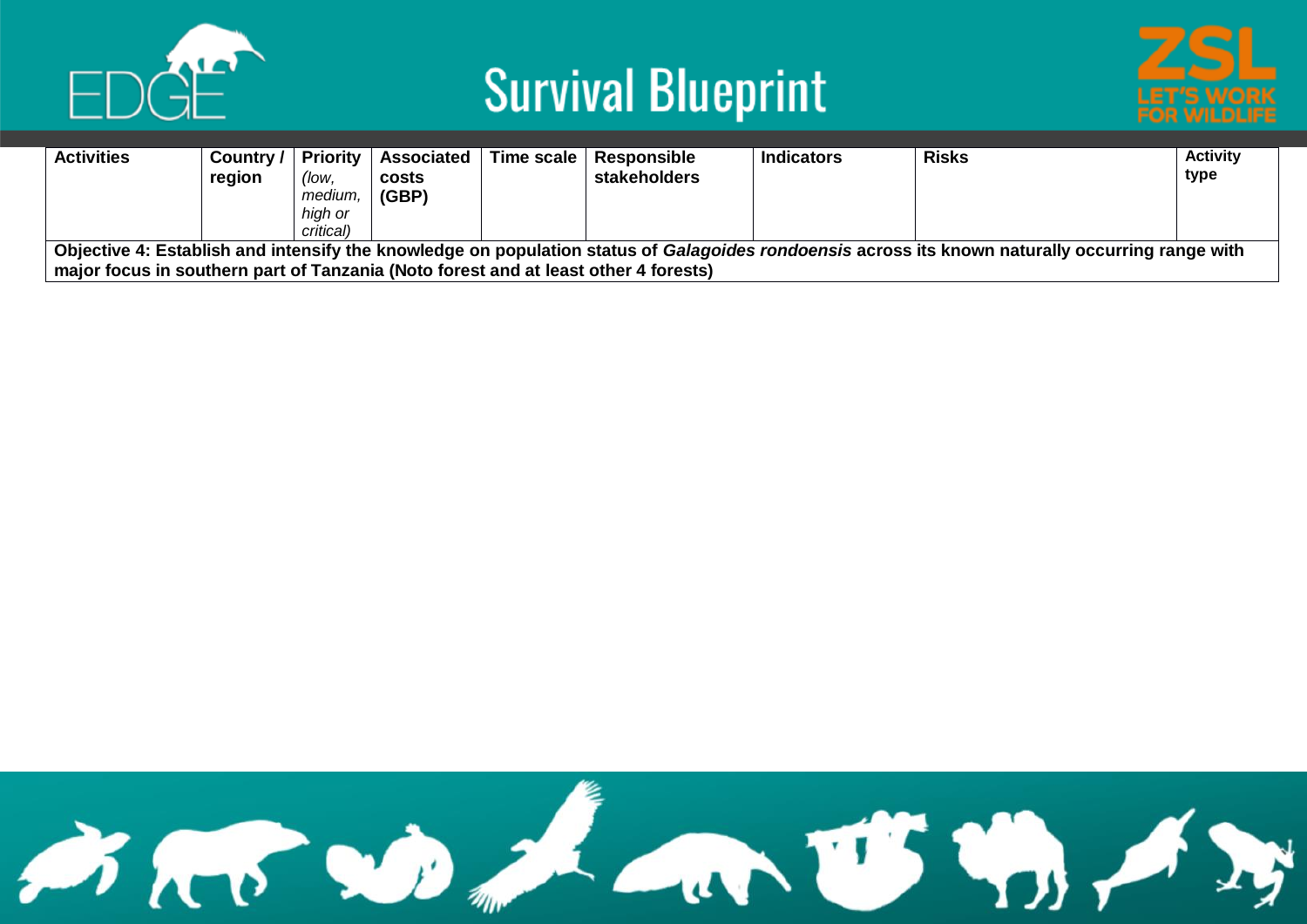



| <b>Activities</b>                                                                                                                                                                                                   | Country /<br>region | <b>Priority</b><br>(low,<br>medium,<br>high or<br>critical) | <b>Associated</b><br>costs<br>(GBP) | <b>Time scale</b> | <b>Responsible</b><br><b>stakeholders</b>                                                                                                                                                                                                                                                   | <b>Indicators</b>                                                                                                                                                                                                                                                              | <b>Risks</b>                                                                                                                                                                                                                                                                                                                                                                                                                                                                                                                                                                                        | <b>Activity</b><br>type |
|---------------------------------------------------------------------------------------------------------------------------------------------------------------------------------------------------------------------|---------------------|-------------------------------------------------------------|-------------------------------------|-------------------|---------------------------------------------------------------------------------------------------------------------------------------------------------------------------------------------------------------------------------------------------------------------------------------------|--------------------------------------------------------------------------------------------------------------------------------------------------------------------------------------------------------------------------------------------------------------------------------|-----------------------------------------------------------------------------------------------------------------------------------------------------------------------------------------------------------------------------------------------------------------------------------------------------------------------------------------------------------------------------------------------------------------------------------------------------------------------------------------------------------------------------------------------------------------------------------------------------|-------------------------|
| 4:1 Researching<br>on population<br>status of<br>Galagoides<br>rondoensis across<br>its naturally<br>occurring range<br>(i.e. Noto forest<br>and at least 4<br>additional sites in<br>Southern part of<br>Tanzania) | Tanzania            | High                                                        | 8000£                               | 2017-2027         | <b>Tanzanian EDGE</b><br>Fellows,<br>Researchers from<br><b>Nocturnal Primates</b><br><b>Research Group</b><br>(NPRG), Local and<br>international<br>conservation NGOs<br>and<br>agencies/institution/<br>collaborators (E.g.<br>TFCG, MJUMITA,<br>TAWIRI, TAFOR,<br>ZSL, Trained<br>VNRC)) | Population status<br>of Galagoides<br>rondoensis in at<br>least 6 (including<br>Noto forest)<br>selected sites<br>determined and<br>shared publicly<br>focusing on<br>Tanzania's<br>governmental<br>conservation<br>agencies (such as<br>TAWIRI.<br>COSTECH,<br><b>TAFORI)</b> | Opportunities:<br>Availability of well trained<br>and experienced local and<br>international primates'<br>researchers and<br>collaborators such as<br>TAWIRI, NPRG, Local<br><b>EDGE Fellows, Trained</b><br><b>Village Natural Resources</b><br>Committee (VNRC).<br>Threats:<br>The existing Bureaucracy<br>from TAWIRI to issue<br>research permit<br>Presence of political<br>affiliation with corruption on<br>forest and wildlife related<br>resource /products<br>Weather dynamic might<br>affect Galago research<br>activities and schedule as<br>well as capacity gap among<br>researchers | Improving<br>Knowledge  |

AD MARTS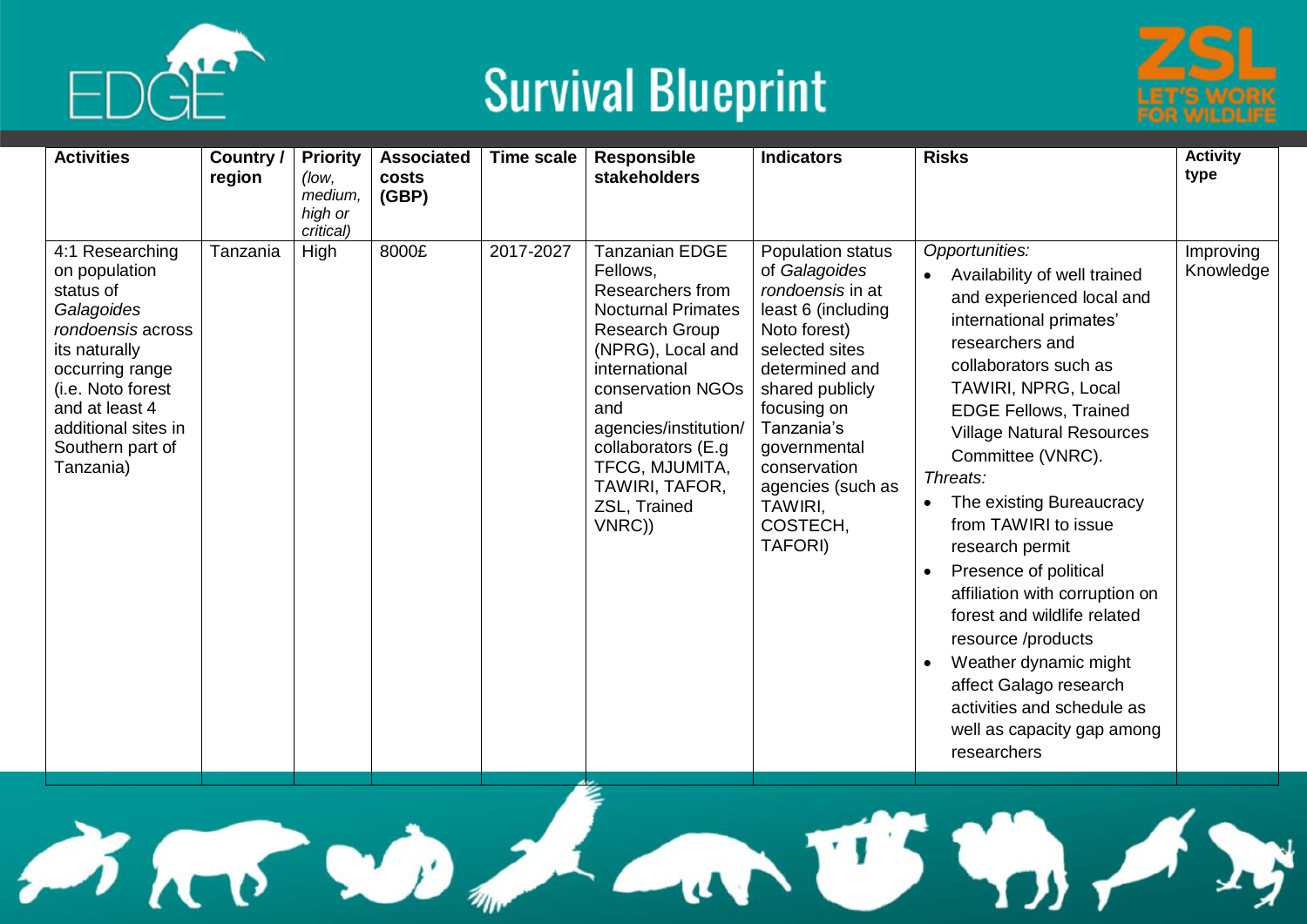



| <b>Activities</b>                                                                                                                               | Country /<br>region | <b>Priority</b><br>(low,<br>medium,<br>hiah or<br>critical) | Associated<br>costs<br>(GBP) |  | Time scale   Responsible<br>stakeholders | <b>Indicators</b> | <b>Risks</b> | <b>Activity</b><br>type |  |  |
|-------------------------------------------------------------------------------------------------------------------------------------------------|---------------------|-------------------------------------------------------------|------------------------------|--|------------------------------------------|-------------------|--------------|-------------------------|--|--|
| Objective 5: To establish and strengthen the knowledge of unknown Galagoides rondoensis naturally occurring range of southern Tanzania's forest |                     |                                                             |                              |  |                                          |                   |              |                         |  |  |

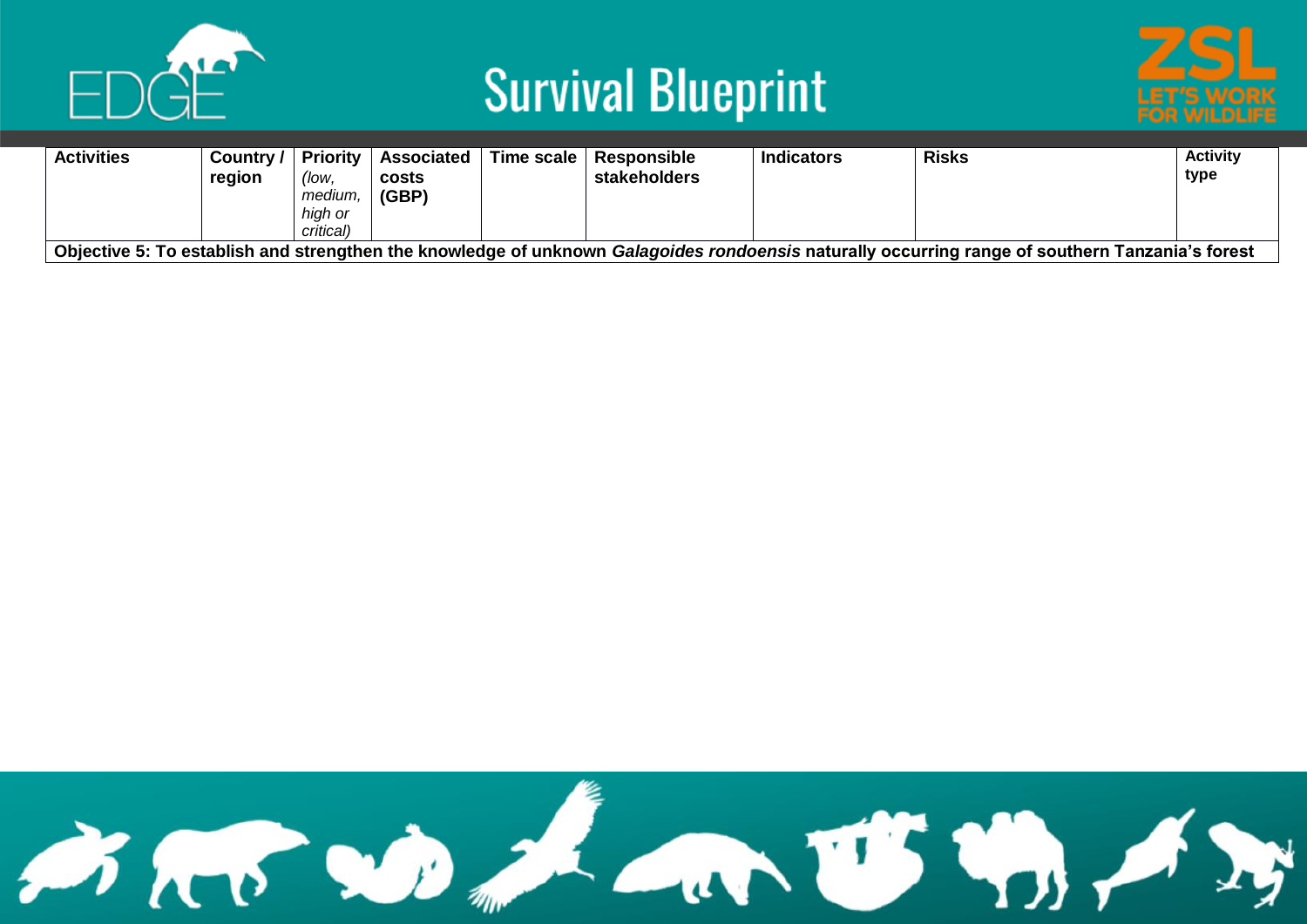



| <b>Activities</b>                                                                                                                                                                                                                                                                            | Country /<br>region | <b>Priority</b><br>(low,<br>medium,<br>high or<br>critical) | <b>Associated</b><br>costs<br>(GBP) | <b>Time scale</b> | <b>Responsible</b><br>stakeholders                                                                                                                                                                                                                                             | <b>Indicators</b>                                                                                                                                                                                                                      | <b>Risks</b>                                                                                                                                                                                                                                                                                                                                                                                                                                                                                                                                                                                                                                                       | <b>Activity</b><br>type |
|----------------------------------------------------------------------------------------------------------------------------------------------------------------------------------------------------------------------------------------------------------------------------------------------|---------------------|-------------------------------------------------------------|-------------------------------------|-------------------|--------------------------------------------------------------------------------------------------------------------------------------------------------------------------------------------------------------------------------------------------------------------------------|----------------------------------------------------------------------------------------------------------------------------------------------------------------------------------------------------------------------------------------|--------------------------------------------------------------------------------------------------------------------------------------------------------------------------------------------------------------------------------------------------------------------------------------------------------------------------------------------------------------------------------------------------------------------------------------------------------------------------------------------------------------------------------------------------------------------------------------------------------------------------------------------------------------------|-------------------------|
| 5.1<br>Nocturnal primates<br>survey to unknown<br>forests from<br>Southern Tanzania<br>focusing on<br>identifying the<br>presence of<br>Galagoides<br>rondoensis as well<br>as Developing<br>standardized field<br>techniques for<br>survey and<br>monitoring of<br>Galagoides<br>rondoensis | Tanzania            | Critical                                                    | 4000£                               | 2017-2022         | <b>Tanzanian EDGE</b><br>Fellows, Researchers<br>from Nocturnal<br><b>Primates Research</b><br>Group (NPRG), Local<br>and international<br>conservation NGOs<br>and agencies/<br>institution/<br>collaborators (E.g.<br>TFCG, MJUMITA,<br>TAWIRI, TAFOR,<br>ZSL, Trained VNRC) | At least 4 previously<br>unknown and<br>unsurveyed forest<br>discovered to be<br>among the<br>Galagoides<br>rondoensis naturally<br>occurring range and<br>that they included in<br><b>National Forest</b><br><b>Conservation Plan</b> | Opportunities<br>Local governmental and<br>non-governmental<br>conservation institution<br>(e.g. TAWIRI, TANAPA,<br>TFCG, MJUMITA,<br>TAFORI, NAFORMA, FBD,<br>TFS)<br>Availability of interested<br>international primates<br>research institution such as<br><b>ZSL, Nocturnal Primates</b><br>Research Group (NPRG).<br>Present of trained local<br>government staffs on<br>conservation and basic<br>knowledge on Galagoides<br>rondoensis research (such<br>as VNRC, DNROs and<br>DFO <sub>s</sub> )<br>Threats: -<br>Weather dynamic might<br>$\bullet$<br>affect Galago research<br>activities and schedule as<br>well as capacity gap<br>among researchers | Improving<br>Knowledge  |
|                                                                                                                                                                                                                                                                                              |                     |                                                             |                                     |                   |                                                                                                                                                                                                                                                                                |                                                                                                                                                                                                                                        | Timely availability of fund<br>to conduct researches<br><b>Presence of political</b><br>affiliation with corruption on<br>forest and wildlife related<br>esource /products.                                                                                                                                                                                                                                                                                                                                                                                                                                                                                        |                         |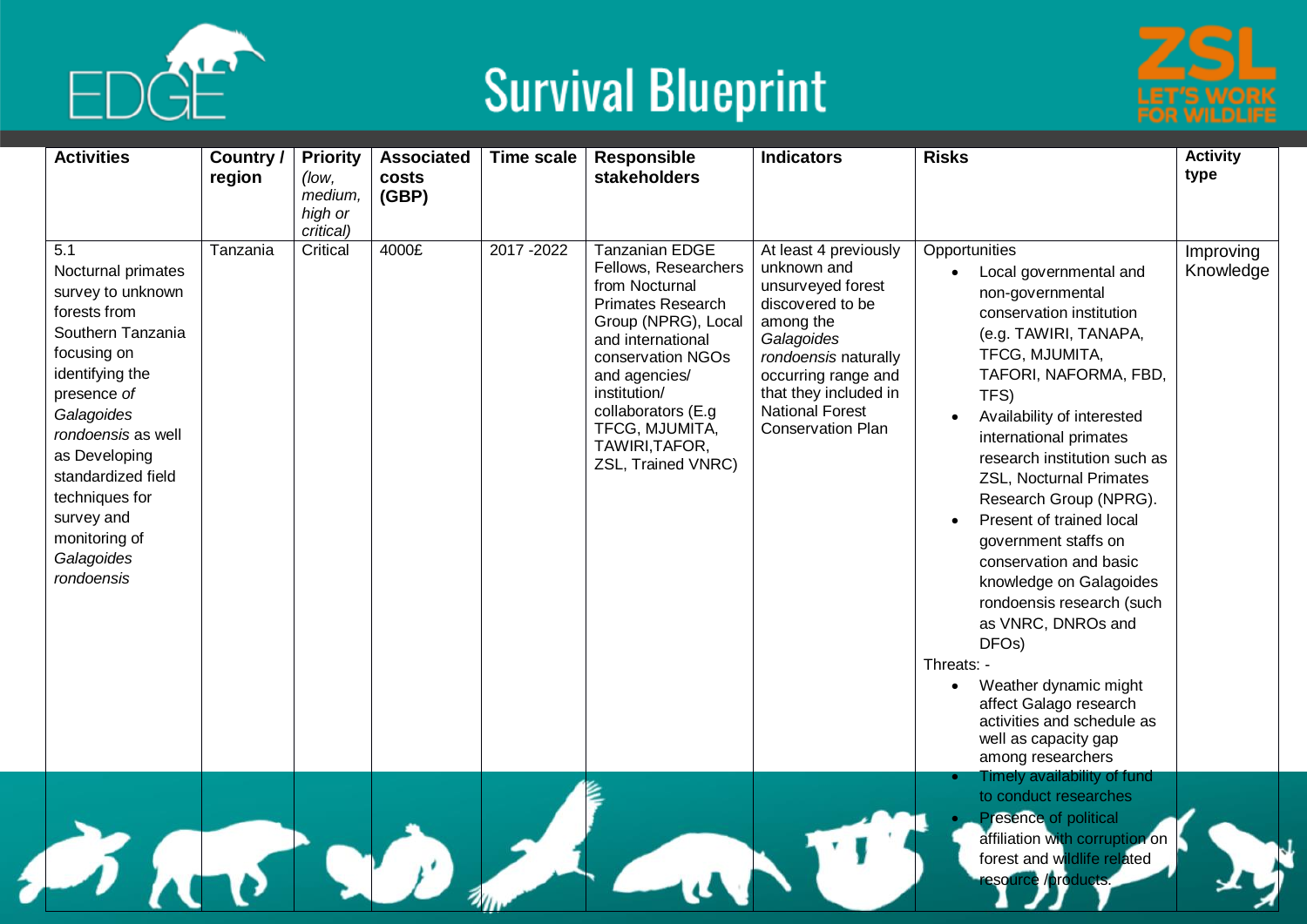



| <b>Activities</b>                                                                                                                                                                                                                                                    | Country /<br>region | <b>Priority</b><br>(low,<br>medium,<br>high or<br>critical) | <b>Associated</b><br>costs<br>(GBP) | Time scale | <b>Responsible</b><br>stakeholders                                                                                                                                                                                                                                                              | <b>Indicators</b>                                                                                                                                                                                                                                                                | <b>Risks</b>                                                                                                                                                                                                                                                                                                                                                                                                                                                                                                                                                                                                           | <b>Activity</b><br>type     |
|----------------------------------------------------------------------------------------------------------------------------------------------------------------------------------------------------------------------------------------------------------------------|---------------------|-------------------------------------------------------------|-------------------------------------|------------|-------------------------------------------------------------------------------------------------------------------------------------------------------------------------------------------------------------------------------------------------------------------------------------------------|----------------------------------------------------------------------------------------------------------------------------------------------------------------------------------------------------------------------------------------------------------------------------------|------------------------------------------------------------------------------------------------------------------------------------------------------------------------------------------------------------------------------------------------------------------------------------------------------------------------------------------------------------------------------------------------------------------------------------------------------------------------------------------------------------------------------------------------------------------------------------------------------------------------|-----------------------------|
| organizations/ institutions or agencies.                                                                                                                                                                                                                             |                     |                                                             |                                     |            |                                                                                                                                                                                                                                                                                                 |                                                                                                                                                                                                                                                                                  | Objective 6: Strengthening teamwork and collaboration between local and international researchers /species specialist/expert from different                                                                                                                                                                                                                                                                                                                                                                                                                                                                            |                             |
| 6.1 Exchange of<br>knowledge and<br>skills including the<br>financial and<br>technical support<br>on Galagoides<br>rondoensis<br>between the two<br>parties (local and<br>international<br>researchers) for the<br>improved research<br>methodologies/<br>Techniques | Tanzania            | High                                                        |                                     | 2017-2025  | TFCG, MJUMITA,<br>The Ministry of<br><b>Natural Resource</b><br>and Tourism (MNRT)<br>and its agencies,<br>ZSL, Local<br>universities/colleges<br>(e.g. UDSM, SUA,<br>FTI and MWEKA),<br>local government<br>(e.g. district officials,<br>villages leaders and<br>village community<br>members) | - At least 2 local<br>institutions receive<br>financial and<br>technical support to<br>sustainably research<br>and conserve<br>Galagoides<br>rondoensis by 2025.<br>-Improved<br>Galagoides<br>rondoensis<br>conservation skills<br>and research<br>techniques at local<br>level | Opportunities: -<br>Presence of powerful<br>international conservation<br>and research bodies (e.g.<br><b>ZSL, Nocturnal Primates</b><br>Research Group (NPRG)<br>with pronounced interest<br>on primates research and<br>conservation<br>Guaranteed support and<br>commitment from<br>Tanzanian government to<br>collaborate on<br>conservation of natural<br>resources<br>Threats: -<br>Political dynamics among<br>different local politicians<br>Political affiliation with<br>corruption on forest and<br>wildlife related resource<br>/products.<br>The presence of bureaucracy<br>among some government bodies. | Education<br>&<br>Awareness |

Bar De La Ury